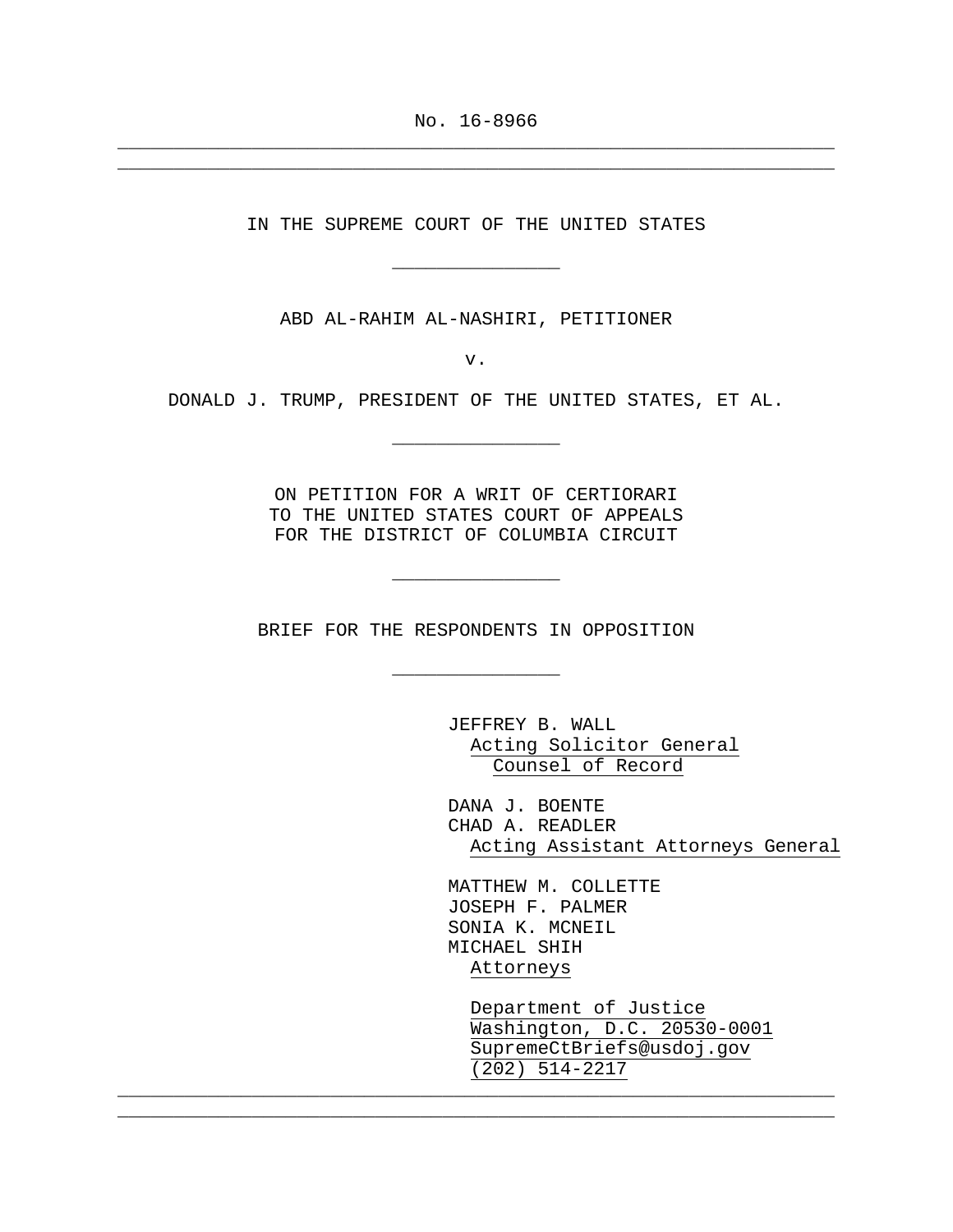# QUESTIONS PRESENTED

1. Whether, during an ongoing military-commission prosecution, (a) a federal court should abstain from adjudicating a collateral attack on the commission's jurisdiction to consider the particular charges against a defendant, and (b) no "extraordinary circumstances" in petitioner's case make abstention inappropriate.

2. Whether the court of appeals erred in its understanding of what must be shown to establish a "clear and indisputable" right to mandamus relief.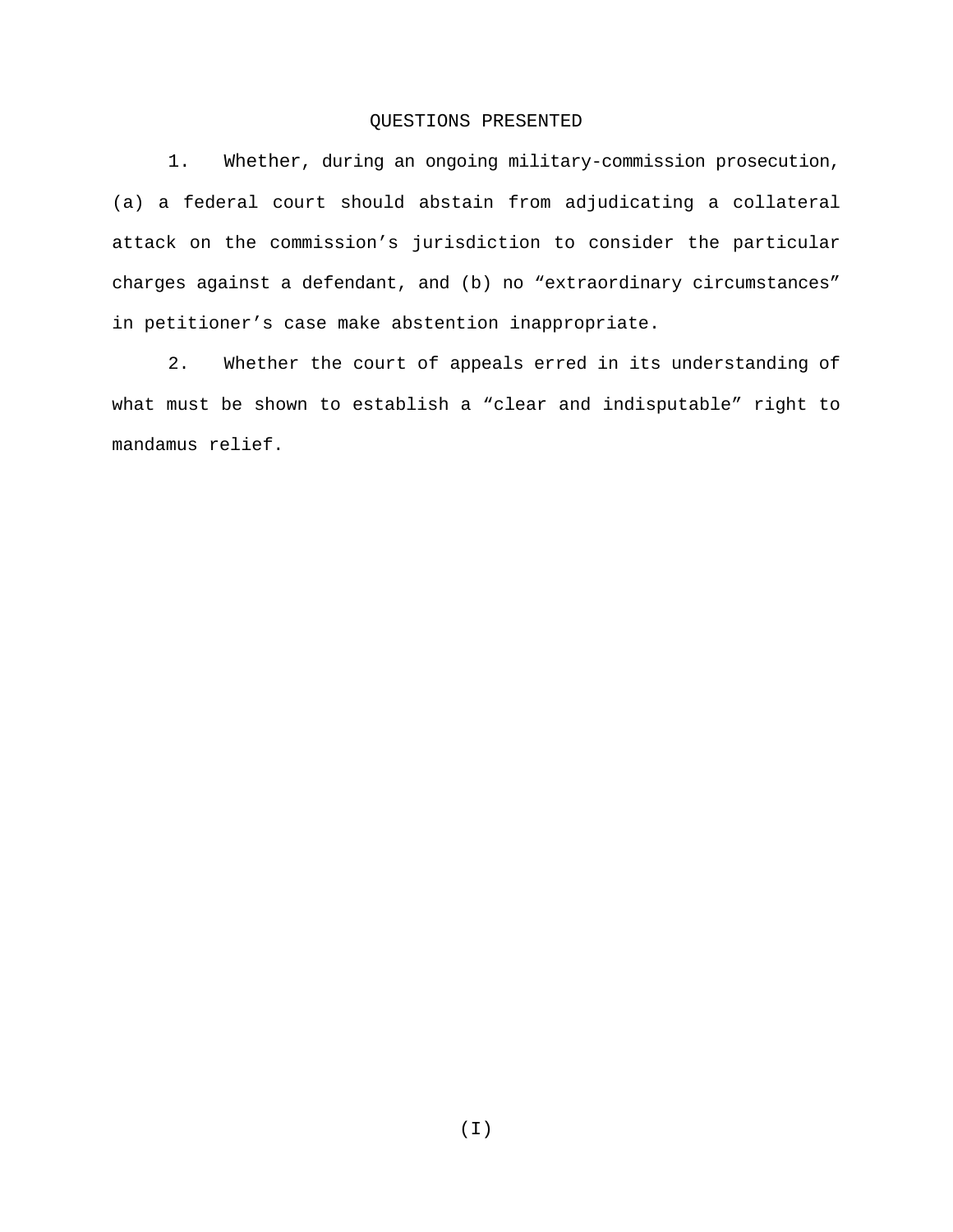IN THE SUPREME COURT OF THE UNITED STATES

\_\_\_\_\_\_\_\_\_\_\_\_\_\_\_

No. 16-8966

ABD AL-RAHIM AL-NASHIRI, PETITIONER

v.

DONALD J. TRUMP, PRESIDENT OF THE UNITED STATES, ET AL.

\_\_\_\_\_\_\_\_\_\_\_\_\_\_\_

ON PETITION FOR A WRIT OF CERTIORARI TO THE UNITED STATES COURT OF APPEALS FOR THE DISTRICT OF COLUMBIA CIRCUIT

\_\_\_\_\_\_\_\_\_\_\_\_\_\_\_

BRIEF FOR THE RESPONDENTS IN OPPOSITION

\_\_\_\_\_\_\_\_\_\_\_\_\_\_\_

# OPINIONS BELOW

The opinion of the court of appeals (Pet. App. 1-78) is reported at 835 F.3d 110. The opinion and order of the district court (Pet. App. 79-88) is reported at 76 F. Supp. 3d 218.

# JURISDICTION

The judgment of the court of appeals was entered on August 30, 2016. A petition for rehearing was denied on October 19, 2016 (Pet. App. 97). The petition for a writ of certiorari was filed on January 17, 2017. The jurisdiction of this Court is invoked under 28 U.S.C. 1254(1).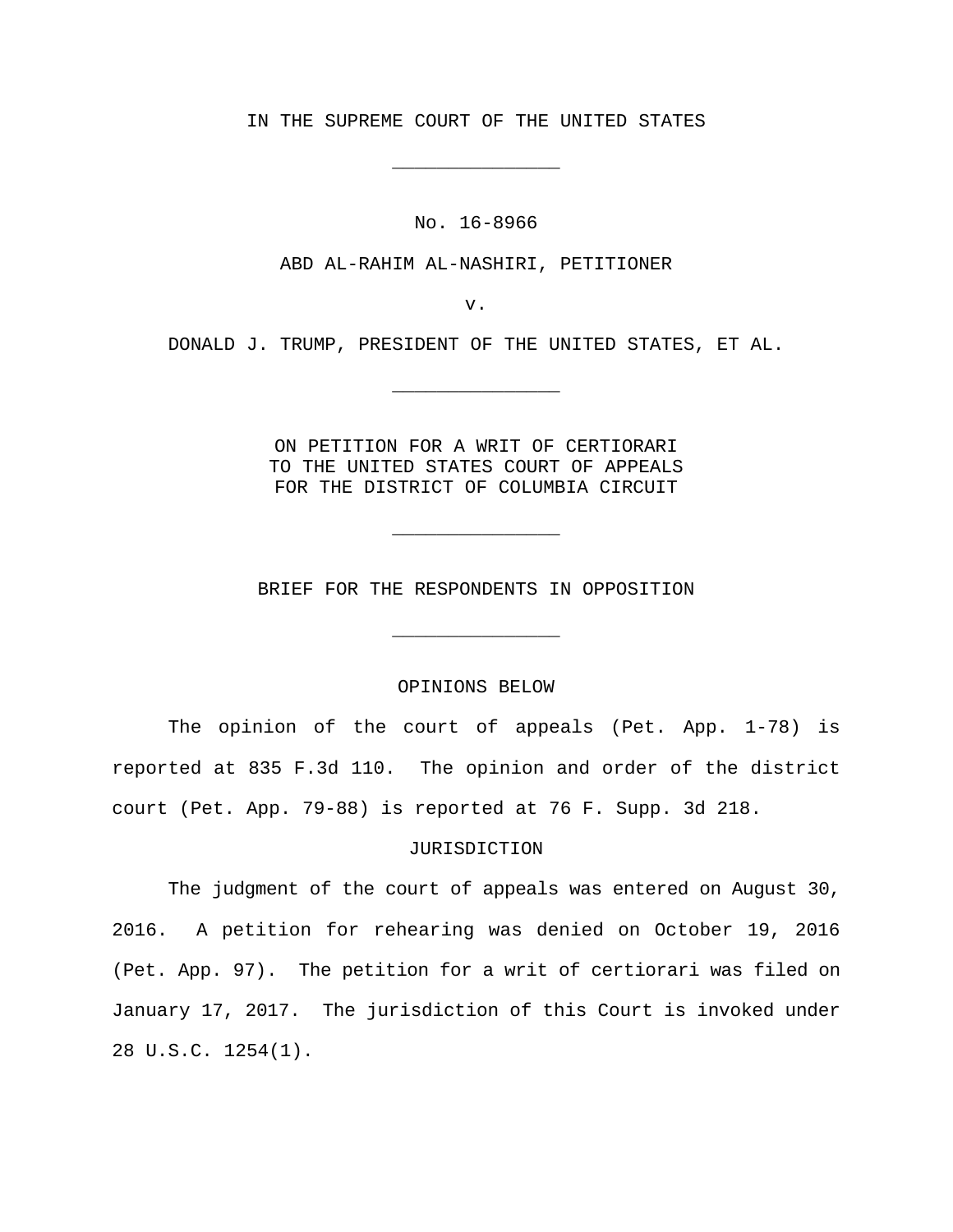#### STATEMENT

Petitioner is an alien detained by the Department of Defense at Guantanamo Bay, Cuba, who has been charged with capital offenses triable by military commission under the Military Commissions Act of 2009 (MCA), Pub. L. No. 111-84, Div. A, Tit. XVIII, 123 Stat. 2574 (10 U.S.C. 948a et seq.). Petitioner sought a writ of habeas corpus in district court; the district court abstained from adjudicating petitioner's claims while the military commission's proceedings were ongoing; Pet. App. 79-88; and petitioner appealed. Petitioner separately sought a writ of mandamus in the court of appeals to compel dismissal of the military-commission charges. The court of appeals affirmed and denied mandamus. Id. at 1-78.

1. The charges against petitioner arise out of his alleged leadership role, under the direction of Osama bin Laden, in the attempted bombing of the USS The Sullivans and the bombings of the USS Cole and the French supertanker M/V Limburg. The charges set forth the following allegations: In 1997 or 1998, petitioner met with bin Laden and other senior al Qaeda members to plan a "boats operation" to attack ships near the Arabian Peninsula. Pet. App. 3. While bin Laden was planning the boats operation, he was also coordinating the "planes operation" that would later unfold on September 11, 2001. Ibid. At bin Laden's direction, petitioner prepared to execute the boats operation by surveilling Yemen's Port of Aden, recruiting co-conspirators, obtaining and storing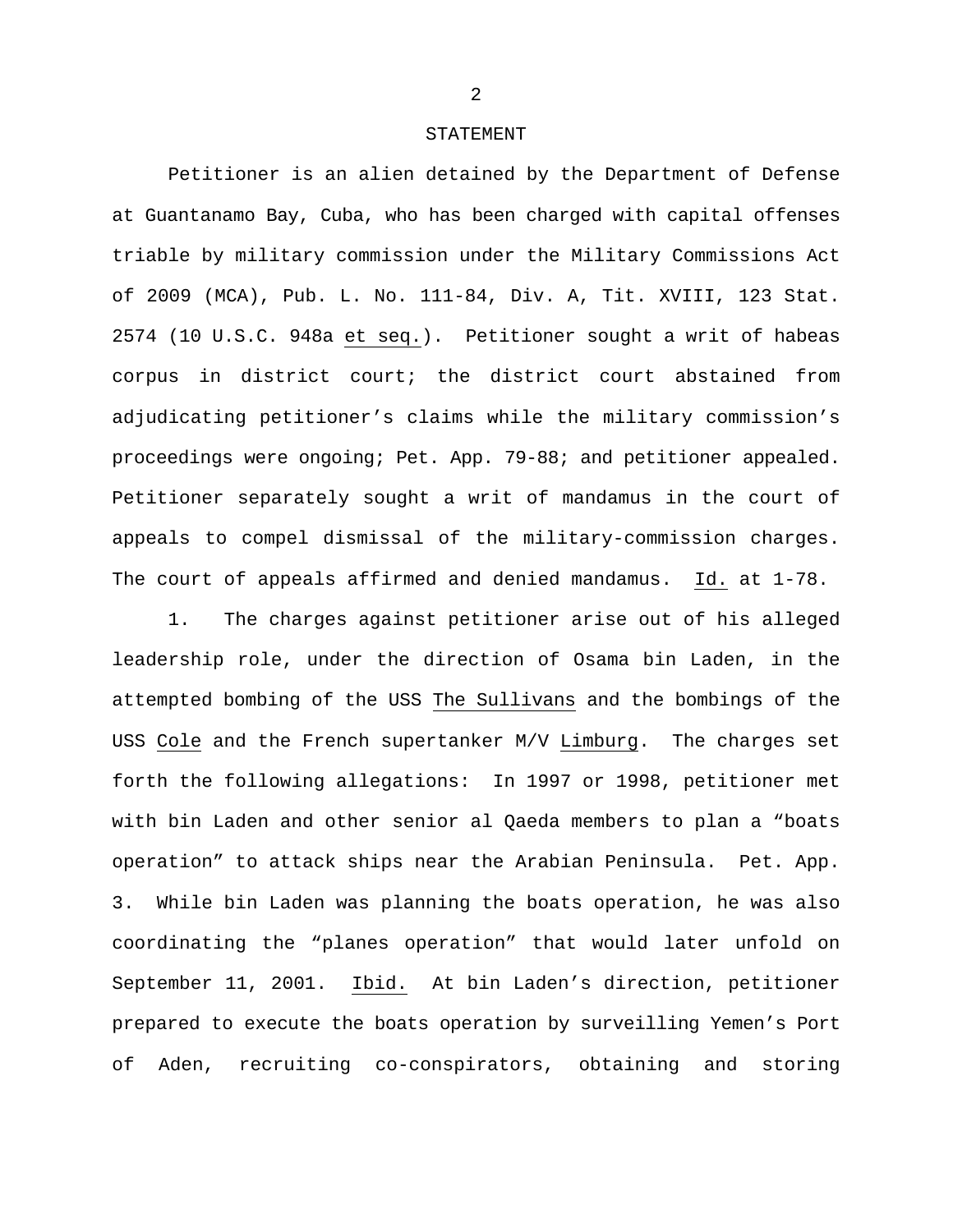explosives, and purchasing a boat and other materials. Id. at 3-4; see Gov't C.A. Br. 8-9.

In January 2000, petitioner's co-conspirators, under petitioner's direction, steered an explosives-filled boat toward the USS The Sullivans while it was refueling in Aden Harbor. Pet. App. 4. The attack failed when the boat foundered in the surf, but petitioner and his co-conspirators salvaged the boat and explosives. Ibid. Petitioner returned to Afghanistan to meet with bin Laden and obtain explosives training from an al Qaeda expert. Ibid.

By the summer of 2000, petitioner had returned to Yemen to prepare a second attack. Pet. App. 4. Petitioner and his coconspirators repaired and tested the attack boat, filled it with explosives, and arranged to videotape the impending attack. Ibid.

In October 2000, suicide bombers selected by petitioner and following his instructions piloted the explosives-packed boat in Aden Harbor to the USS Cole. Pet. App. 4-5. The bombers made friendly gestures to crew members and steered the boat alongside the Cole before detonating the explosives. Id. at 5. The explosion tore a 30-foot hole in the side of the Cole, killing 17 crew members and injuring at least 37 others. Ibid.

Later, in 2001 and 2002, petitioner planned another maritime bombing, which led to the attack on the French supertanker M/V Limburg near the port of Al Mukallah, Yemen. Pet. App. 5; Gov't C.A. Br. 11. In October 2002, suicide bombers under petitioner's direction detonated an explosives-laden boat alongside the ship,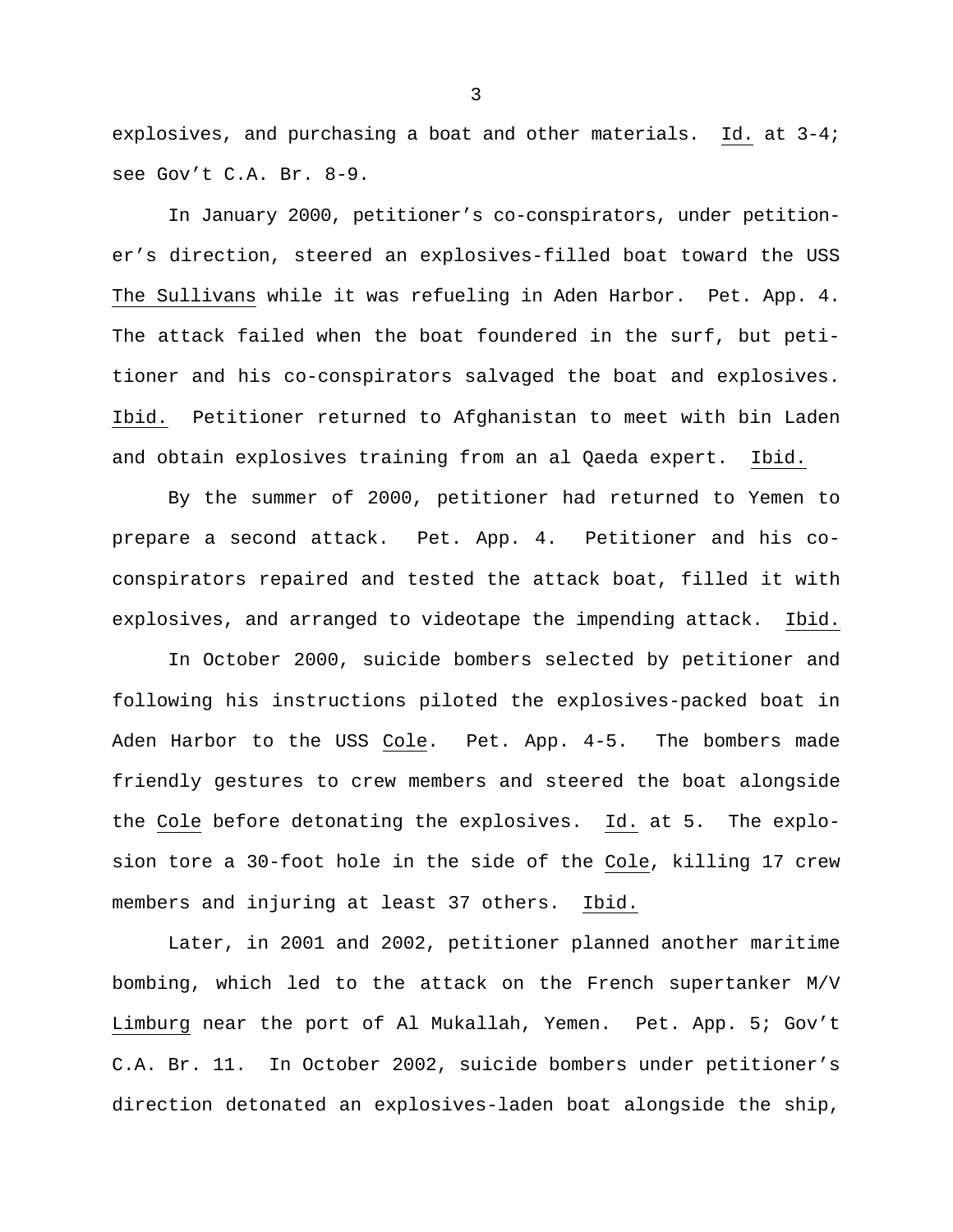killing one crewmember, injuring 12 others, and causing about 90,000 barrels of oil to spill in the Gulf of Aden. Pet. App. 5.

2. Although petitioner was captured in late 2002 and has been detained since that time, see Pet. App. 5, 80, this case as it comes to this Court concerns the ongoing military-commission proceedings against petitioner that were initiated in 2011 under the MCA after the 2009 enactment of that statute. Cf. id. at 81-82, 89.[1](#page-5-0) Over 2600 filings have since been made in those proceedings, most of which have been given an Appellate Exhibit (AE) designation and are publicly available at the Office of Military Commission website. See Office of Military Commissions, USS Cole: Abd al-Rahim Hussein Muhammed Abdu Al-Nashiri, http://www.mc.mil/Cases. aspx?caseType=omc&status=1&id=34.

a. The current military-commission system is "the product of an extended dialogue" among the political Branches and this Court. Pet. App. 6 (citation omitted). After the Court in Hamdan v. Rumsfeld, 548 U.S. 557 (2006), determined that an earlier militarycommission process created by the Executive Branch exceeded thenexisting statutory authority, id. at 590-595, 613, 620-635, Congress enacted the MCA to authorize the President to establish military commissions to try alien unprivileged enemy belligerents

Ĩ.

<span id="page-5-0"></span><sup>1</sup> Petitioner was initially charged in late 2008 under the 2006 predecessor to the current MCA, but those charges were dismissed without prejudice in early 2009. Pet. App. 80-81; cf. id. at 20, 23 (discussing 2006 statute).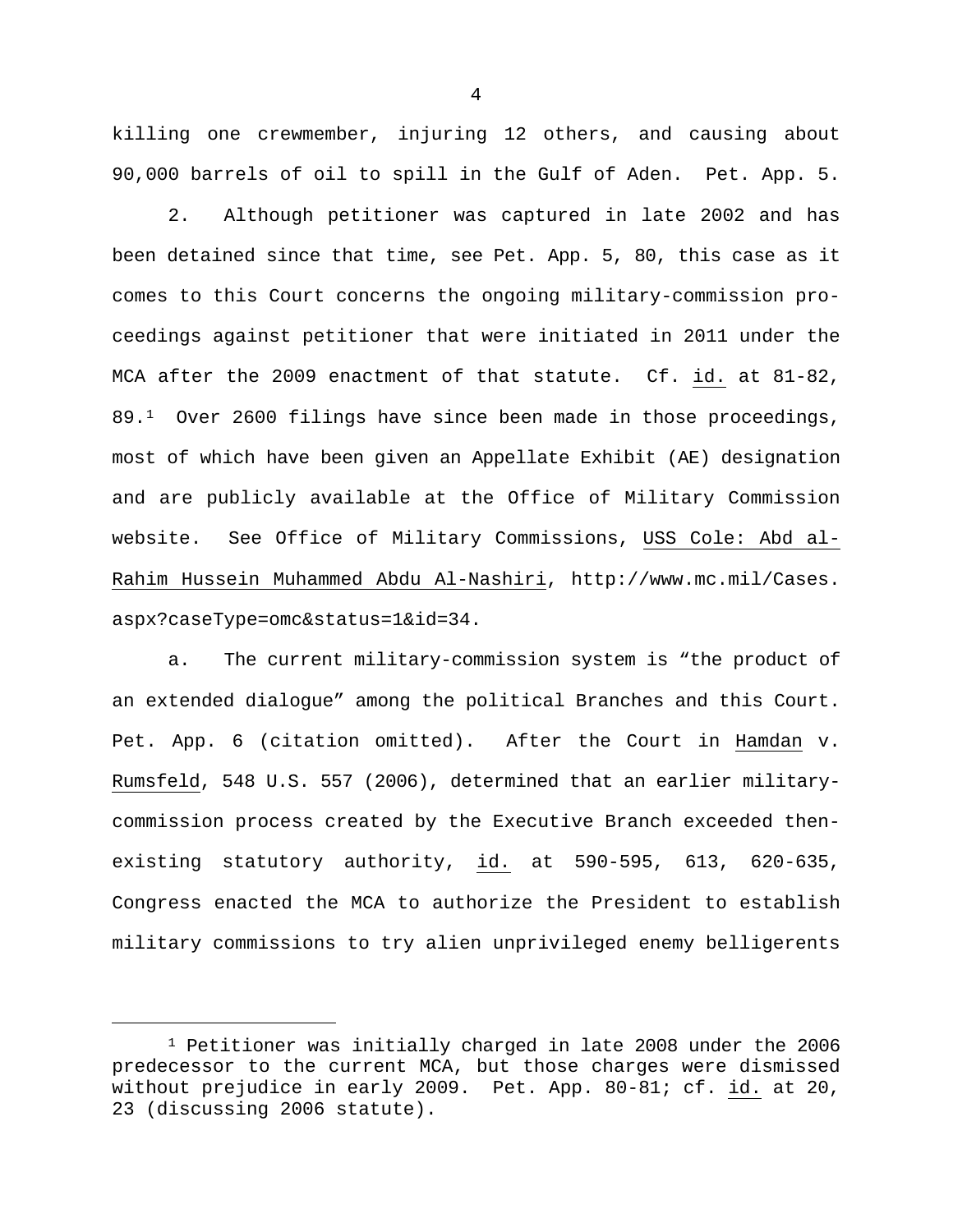for violations of the law of war and other offenses. 10 U.S.C. 948b(a) and (b), 948c; see Pet. App. 6-7. Among other things, the MCA establishes "enhanced procedural protections and rigorous review mechanisms for military commissions." Pet. App. 20; see, e.g., 10 U.S.C. 949a(a) and (b) (specifying certain trial rights and generally requiring use of the rules for general courts-martial with limited exceptions); see also, e.g., 10 U.S.C. 948q-949o, 950a-950j (2012 & Supp. III 2015).

The MCA provides that military commissions "shall have jurisdiction to try persons subject to [the MCA]," 10 U.S.C. 948d - i.e., "alien unprivileged enemy belligerent[s]," 10 U.S.C. 948c - a category that includes an alien who was "a part of al Qaeda at the time of the alleged offense," 18 U.S.C. 948a(7)(C). Such persons may be tried "for any offense made punishable" by the MCA, other specified provisions, or "the law of war," "whether such offense was committed before, on, or after September 11, 2001." 10 U.S.C. 948d.

The MCA identifies 32 offenses "triable by military commission," 10 U.S.C. 950t, including murder in violation of the law of war and other offenses for which petitioner has been charged. See, e.g., 10 U.S.C. 950t(2)-(3), (15), (23), and (24). An offense "is triable by military commission under [the MCA] only if the offense is committed in the context of and associated with hostilities." 10 U.S.C. 950p(c). "Hostilities" in this context means "any conflict subject to the laws of war." 10 U.S.C. 948a(9).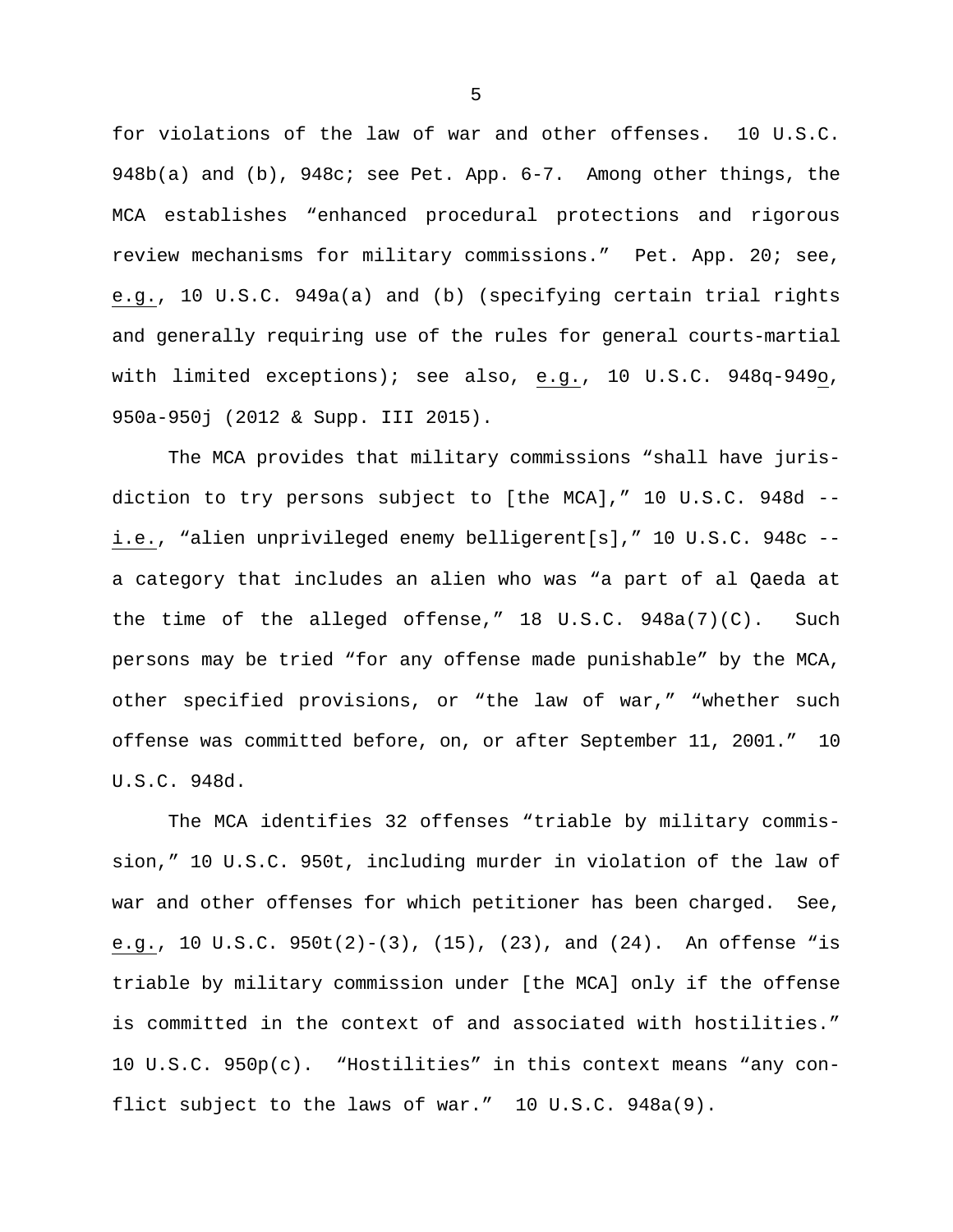Any conviction by a military commission is subject to multiple layers of review. First, the convening authority has discretion to dismiss any charge on which the commission found the accused guilty; to convict the accused only of a lesser included offense; and to approve, disapprove, suspend, or commute (but not enhance) any sentence rendered by the commission.  $10 \text{ U.S.C. } 950b(c)(2)$  and  $(3)$ . Second, if the convening authority approves a guilt finding, it must refer the case to the United States Court of Military Commission Review (USCMCR), unless the accused expressly waives his right to review and only a non-capital sentence has been imposed. 10 U.S.C. 950c(a) and (b). The USCMCR may affirm a finding of guilt and a sentence on appeal only if it determines they are "correct in law and fact" and "should be approved" in light of "the entire record." 10 U.S.C. 950f(d).

A convicted defendant may then petition for review in the D.C. Circuit, which has "exclusive jurisdiction to determine the validity of a final judgment rendered by a military commission" (as approved by the convening authority and sustained by the USCMCR). 10 U.S.C. 950g(a). Such review by the court of appeals extends to all "matters of law, including the sufficiency of the evidence to support the verdict." 10 U.S.C. 950g(d). The MCA, however, expressly prohibits review of a final judgment by the D.C. Circuit "until all other appeals under [the MCA] have been waived or exhausted." 10 U.S.C. 950g(b).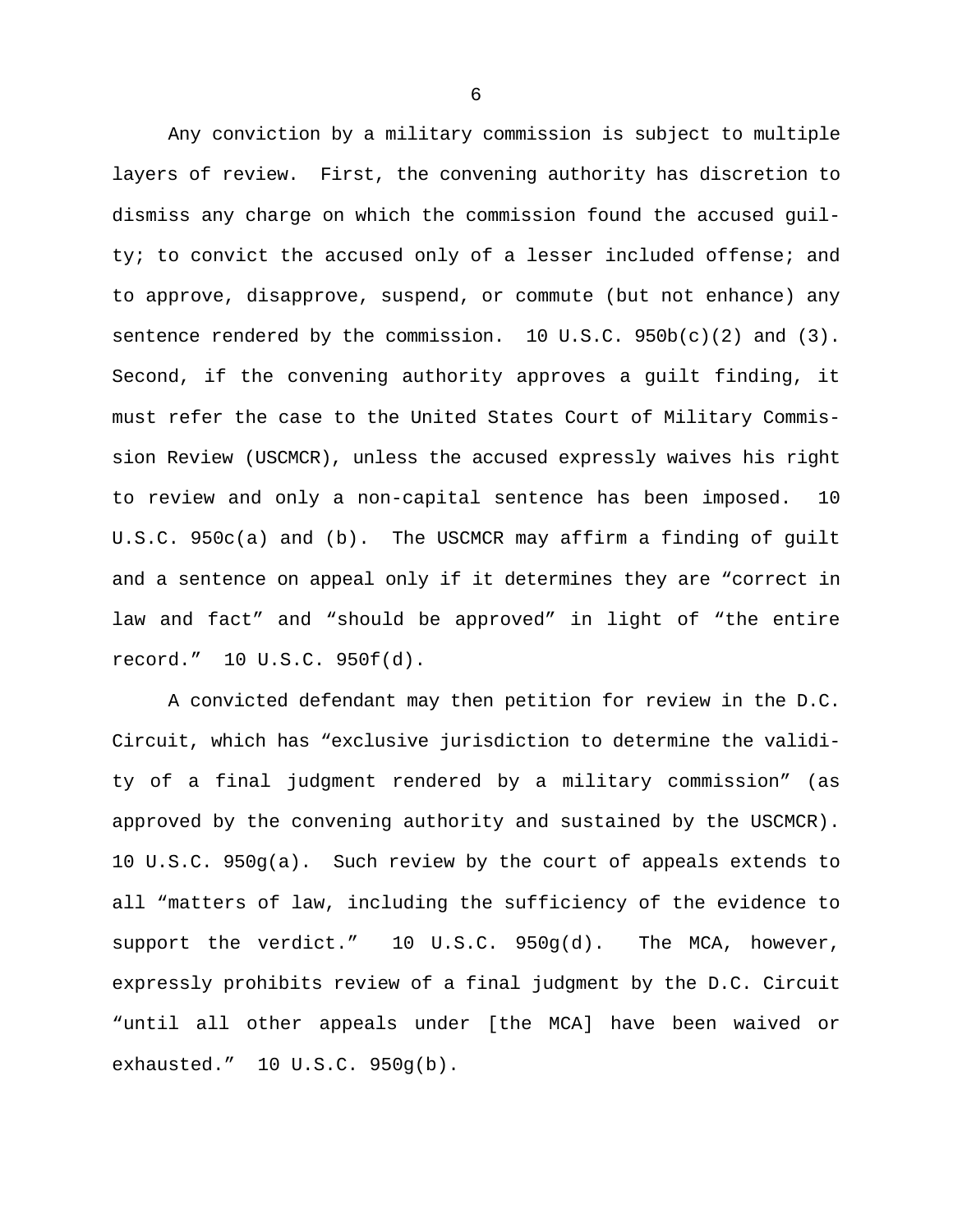b. In September 2011, a military commission was convened to try petitioner on nine charges, including terrorism, murder in violation of the law of war, attacking civilians, hazarding a vessel, and attacking civilian objects. In re al-Nashiri, 791 F.3d 71, 75 (D.C. Cir. 2015). In August 2012, petitioner moved to dismiss those charges based on his contention that the MCA authorizes a charge "only if the offense is committed in the context of and associated with hostilities," 10 U.S.C. 950p(c), and that his alleged conduct occurred before "hostilities" between the United States and al Qaeda. See Pet. App. 89. Cf. id. at 56 (summarizing government's contention that hostilities with al Qaeda have existed since at least  $1998$ ; Gov't C.A. Br. 5-7, 31-36 (same). In January 2013, a military judge denied petitioner's motion without prejudice. Pet. App. 89-96. The judge explained that (1) as a question of law, the political Branches (in, inter alia, the MCA) had determined that hostilities existed before the September 11, 2001 attacks, id. at 91-96, and (2) the existence of hostilities on the dates of petitioner's alleged conduct was a question of fact to be established by the government at trial, id. at 90-91, 95.

In early 2015, the military judge granted petitioner's request to hold the military-commission proceedings in abeyance pending the government's two interlocutory appeals from adverse orders to the Court of Military Commission Review. Pet. App. 8. Later in 2015, the D.C. Circuit rejected petitioner's request for mandamus relief disqualifying the military judges on his panel. In re al-Nashiri,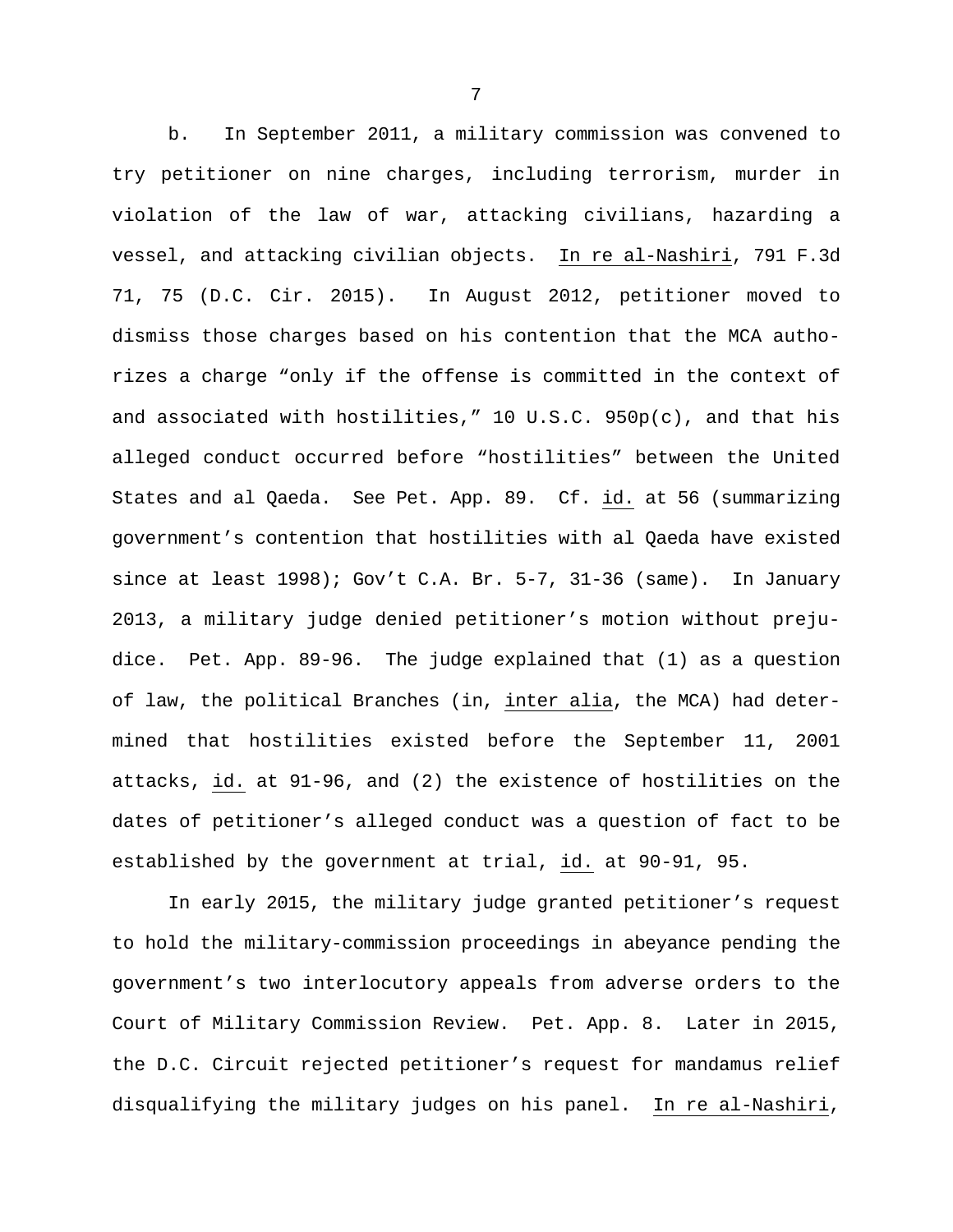791 F.3d at 73, 75. In June and July 2016, the Court of Military Commission Review resolved the interlocutory appeals in the government's favor. United States v. Al-Nashiri, 222 F. Supp. 3d 1093 (2016); United States v. Al-Nashiri, 191 F. Supp. 3d 1308 (2016). The commission then granted the government's request to resume the litigation of petitioner's case, Pet. App. 9-10, which is ongoing.

3. a. Meanwhile, petitioner attempted in multiple federal courts to halt the military-commission proceedings. First, in 2011, petitioner filed an action in the Western District of Washington seeking a declaratory judgment that the military commission lacked jurisdiction over his offense conduct because that conduct occurred before "hostilities" with al Qaeda. See Al-Nashiri v. MacDonald, 741 F.3d 1002, 1004 (9th Cir. 2013). The district court dismissed the action for want of jurisdiction, and the Ninth Circuit affirmed. Id. at 1006, 1010.

b. Shortly thereafter, in 2014, petitioner filed a supplemental habeas petition in an ongoing federal habeas action in the District of Columbia, seeking a declaration that his alleged conduct did not occur in the context of "hostilities" and an injunction enjoining the military-commission proceedings. Pet. App. 11, 79; see id. at 98-117 (supplemental habeas petition).

The district court granted the government's motion to hold the habeas petition in abeyance pending petitioner's trial by military commission and thus denied petitioner's request for a preliminary injunction. Pet. App. 79-88. The court concluded that abstention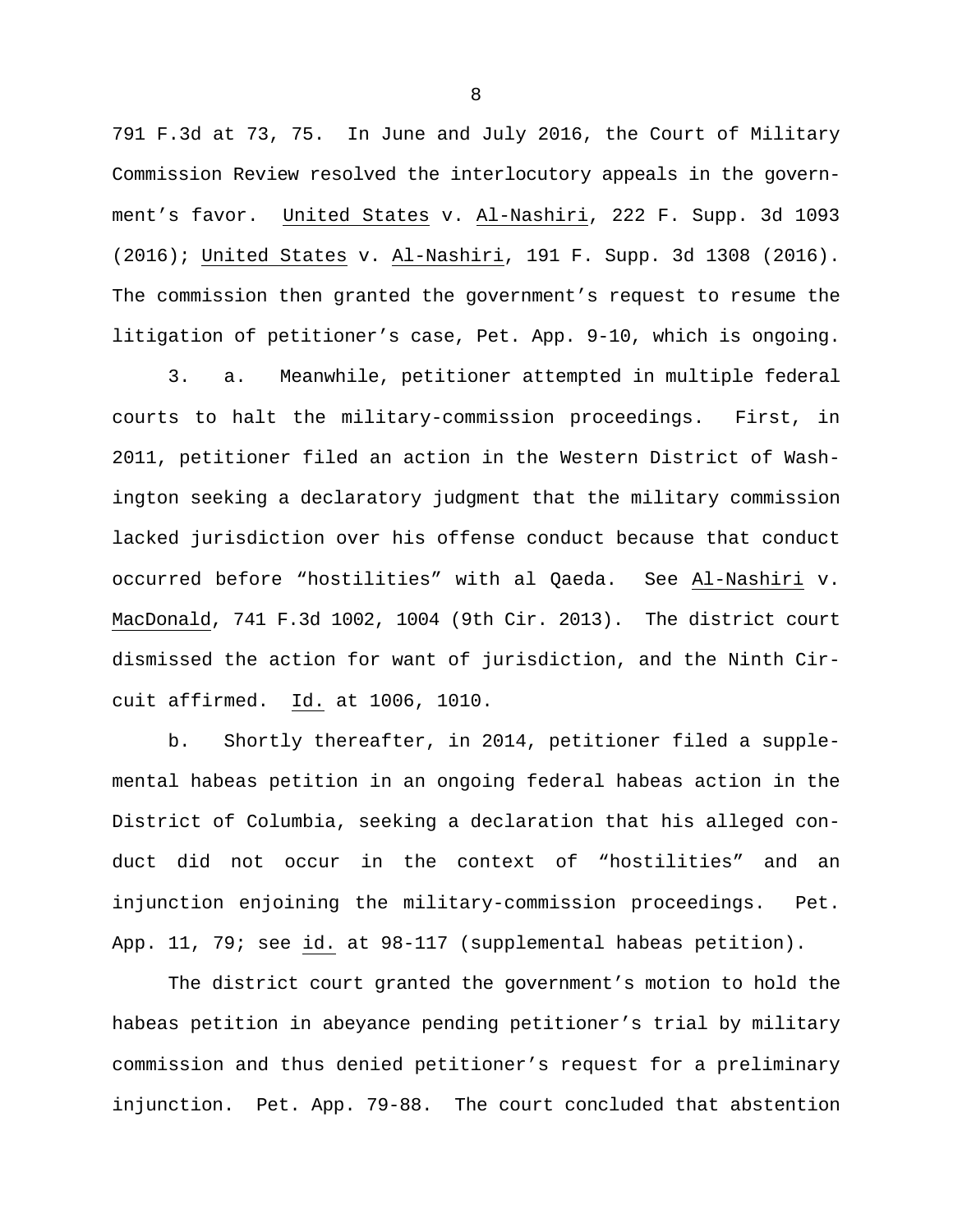was appropriate under the principles articulated in Schlesinger v. Councilman, 420 U.S. 738 (1975). The court determined that "traditional principles of comity and judicial economy support abstaining from exercising equitable jurisdiction over [petitioner's] habeas petition during the pendency of his military commission trial," Pet. App. 79-80, explaining that resolving petitioner's "hostilities"-based contentions would "necessarily overlap[] with a prime determination the military commission must make" and "interfere with the military commission trial," id. at 84-85.

4. Petitioner appealed and separately petitioned the court of appeals for a writ of mandamus. The court of appeals affirmed the district court's ruling and denied mandamus relief. Pet. App. 1-78.

a. The court of appeals held that the abstention principles in Councilman apply to the military-commission proceedings here. Pet. App. 13-36. The court explained that Councilman applied to the court-martial context the same basic abstention principles that Younger v. Harris, 401 U.S. 37 (1971), used to limit federal-court interruption of state criminal proceedings. Pet. App. 15-17; see id. at 40-41. Whereas Younger abstention builds upon (1) the principle that courts should not enjoin criminal prosecutions "where an adequate remedy at law exists" and (2) a federalism-based "comity" principle favoring the completion of state prosecutions without federal interruption, the court of appeals explained, Councilman determined that "'equally compelling'" factors exist in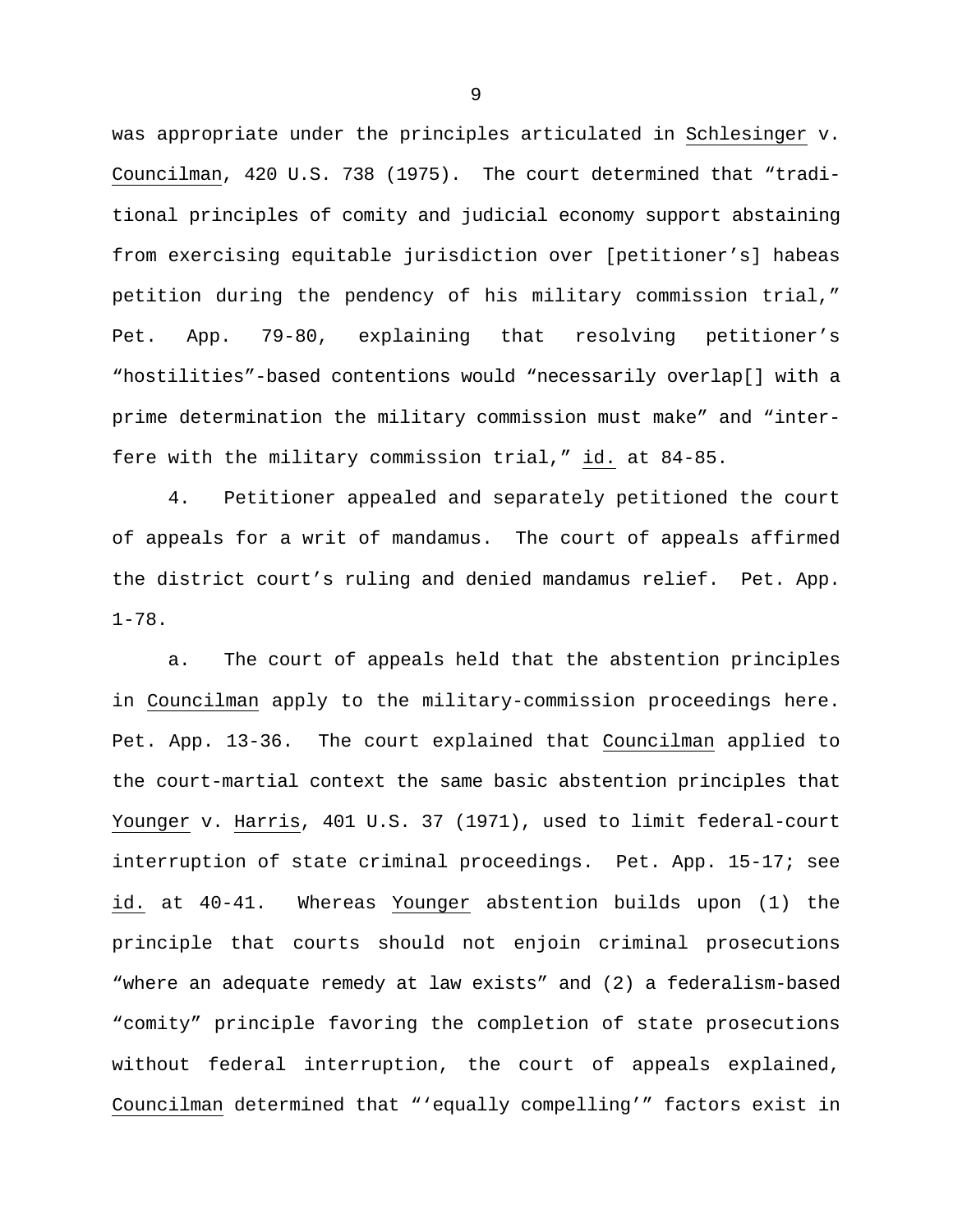the court-martial context: the "adequacy of the court-martial system in protecting service-members' rights" and "the military interests advanced by allowing courts-martial to proceed uninterrupted." Id. at 16-17 (quoting Councilman, 420 U.S. at 757). The court of appeals reasoned that abstention is similarly warranted here if a federal court is "assured" that "sufficiently 'compelling' factors" exist showing (1) "the adequacy of the alternative system in protecting the rights of defendants" and (2) "the importance of the interests served by allowing that system to proceed uninterrupted." Id. at 21-23.

The court of appeals held that both factors are present in the military-commission context. Pet. App. 23-36. First, the court found the MCA's military-commission process to be adequate, explaining that the process includes "a number of significant procedural and evidentiary safeguards" that petitioner does not dispute would allow the "full[] adjudicat[ion of] his defense that his conduct occurred outside the conduct of hostilities"; the review structure for military commissions is "more insulated from military influence" than it was for the court-martial involved in Councilman because the judges of the D.C. Circuit, unlike those of the Court of Appeals for the Armed Forces, enjoy Article III's guarantee of life tenure and salary protection, id. at 25-26; and the MCA's review provisions, which include a right to review by an Article III court, are "virtually identical to the review system" approved by Councilman, id. at 23. See id. at 23-27. Second, the court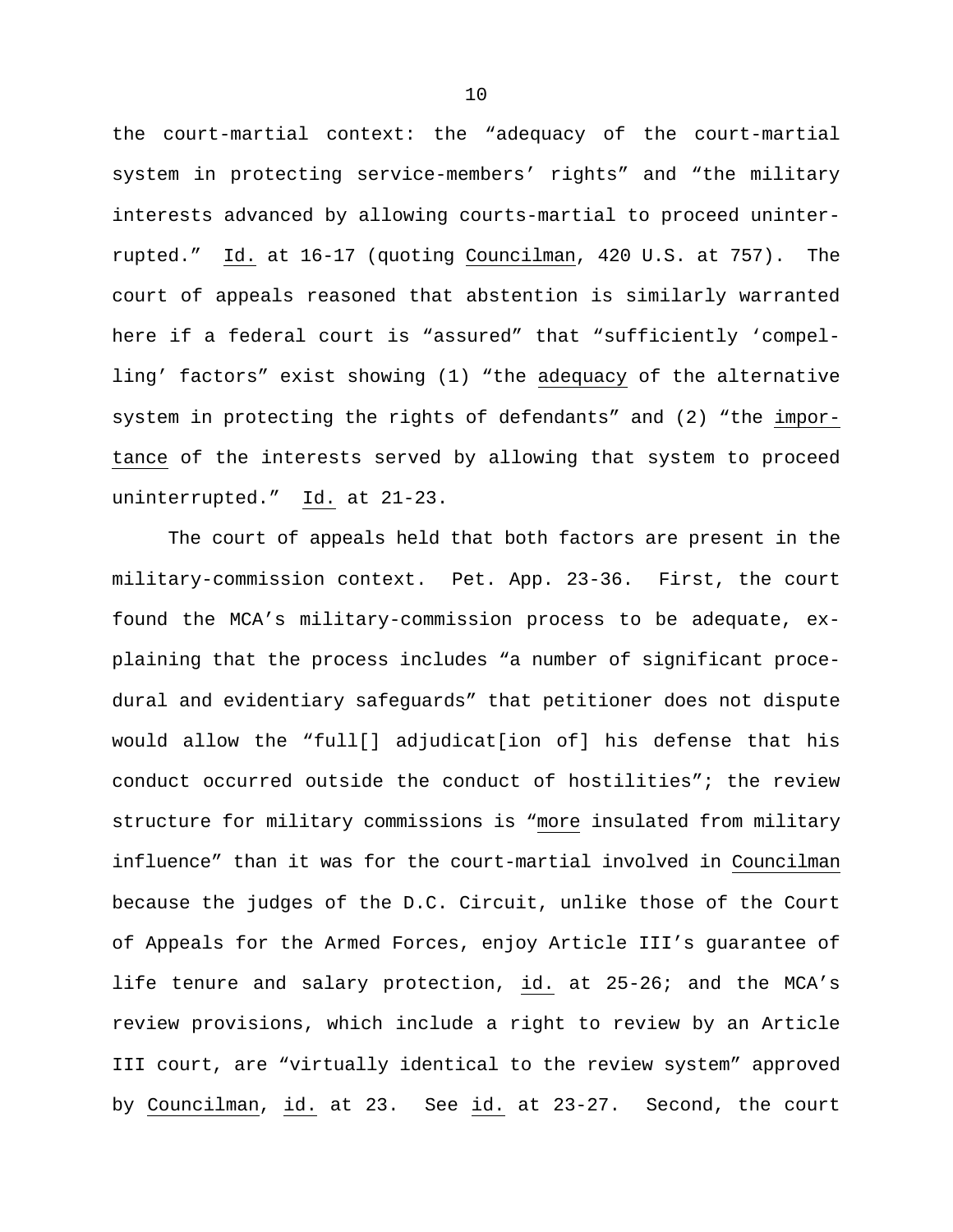determined that sufficiently important interests warrant abstention. Id. at 27-36. The MCA's review regime, the court reasoned, reflects a determination by the political Branches in this national-security context after Hamdan that "judicial review should not take place before [the military-commission system] has completed its work." Id. at 27, 31-32.

The court of appeals rejected petitioner's contention that "extraordinary circumstances" in his case make abstention unwarranted. Pet. App. 37-43. The court explained that, under the Younger principles upon which Councilman built, an exception to abstention for "'extraordinary circumstances'" exists when those circumstances "both [1] present the threat of 'great and immediate' injury" that would be "irreparable" and "[2] render the alternative tribunal 'incapable of fairly and fully adjudicating the federal issues before it.'" Id. at 37, 40-41 (quoting Kugler v. Helfant, 421 U.S. 117, 123-124 (1975)). Petitioner's contention that he would suffer irreparable psychological harm and be forced to disclose his defense if tried by military commission, the court concluded, was insufficient. Id. at 37-38. The court explained that "the cost, anxiety, and inconvenience of having to defend" against a criminal prosecution cannot "be considered irreparable" in this context, id. at 38 (quoting Councilman, 420 U.S. at 755), and, in any event, petitioner had failed to show that "he will not be given a fair hearing in the military commission," id. at 39-40.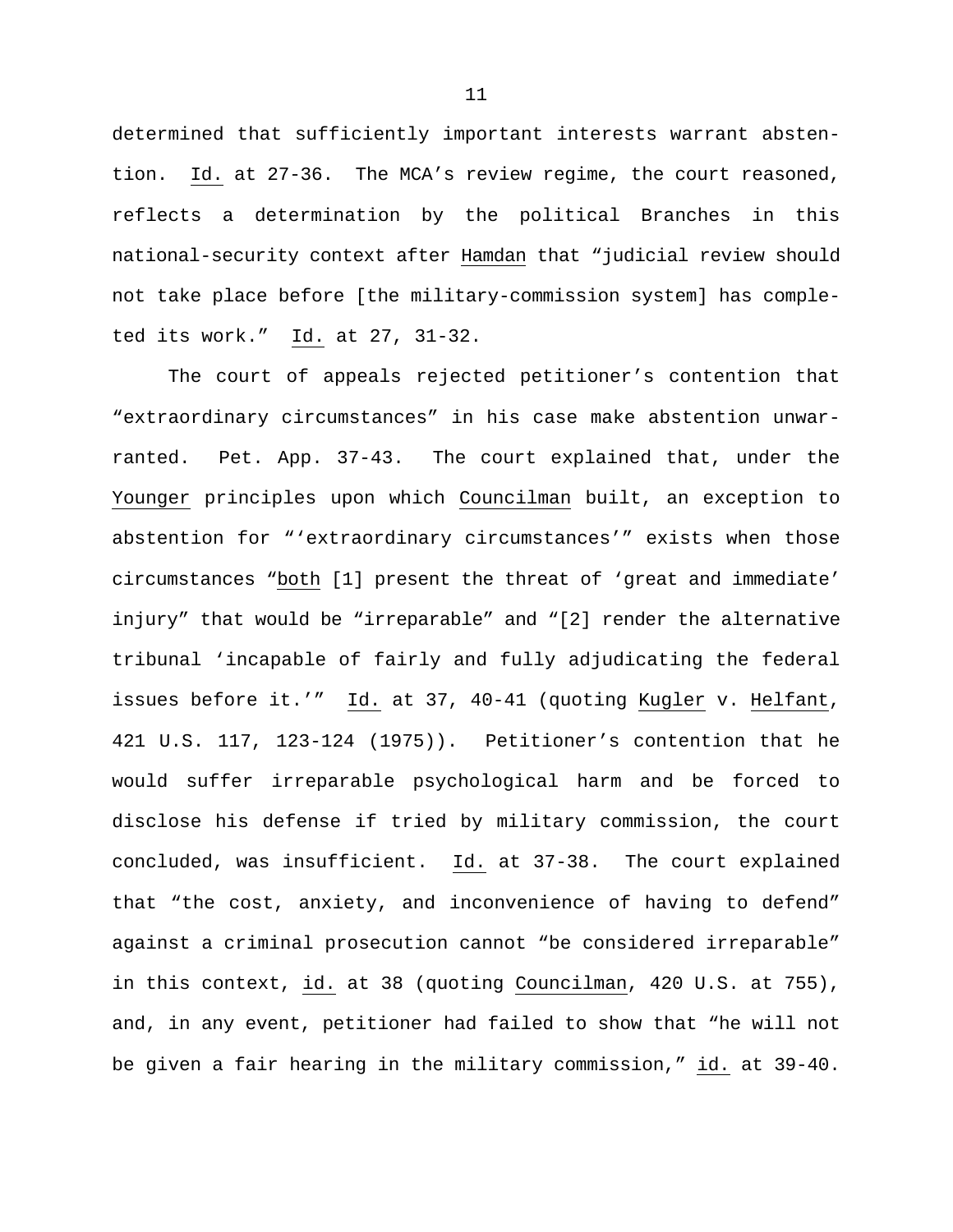In so ruling, the court of appeals explained that petitioner has not argued that Congress acted unconstitutionally in authorizing military commissions or in making him subject to trial by commission based on his status as an "alien unprivileged enemy belligerent"; that "any procedures" to be used are unconstitutional or "will prevent him from fully litigating his jurisdictional defense"; or that delaying habeas review would unlawfully suspend the writ. Pet. App. 42; see id. at 50. The court thus "emphasize[d]" that, under the MCA, petitioner "will be able to make his 'hostilities' argument" on review, including in a later "appeal as of right" to an Article III court (the D.C. Circuit). Id. at 13, 30.

b. The court of appeals likewise declined to grant mandamus relief because petitioner failed to show a "clear and indisputable" entitlement to relief based on his hostilities argument. Pet. App. 54-59. The court explained that, whatever the proper resolution of the parties' disputes about how to determine whether hostilities existed at the time of petitioner's alleged offenses, the four-Justice plurality and the three-Justice dissent in Hamdan "make clear" that the answers "are open questions" that "are not clear and indisputable." Id. at 56-58.

c. Judge Tatel dissented from the majority's abstention holding, but not from its denial of mandamus. Pet. App. 60-78. He acknowledged that the majority presented "a strong case" for abstention in the military-commission context, but he explained that, in his view, the case for abstention is undermined by material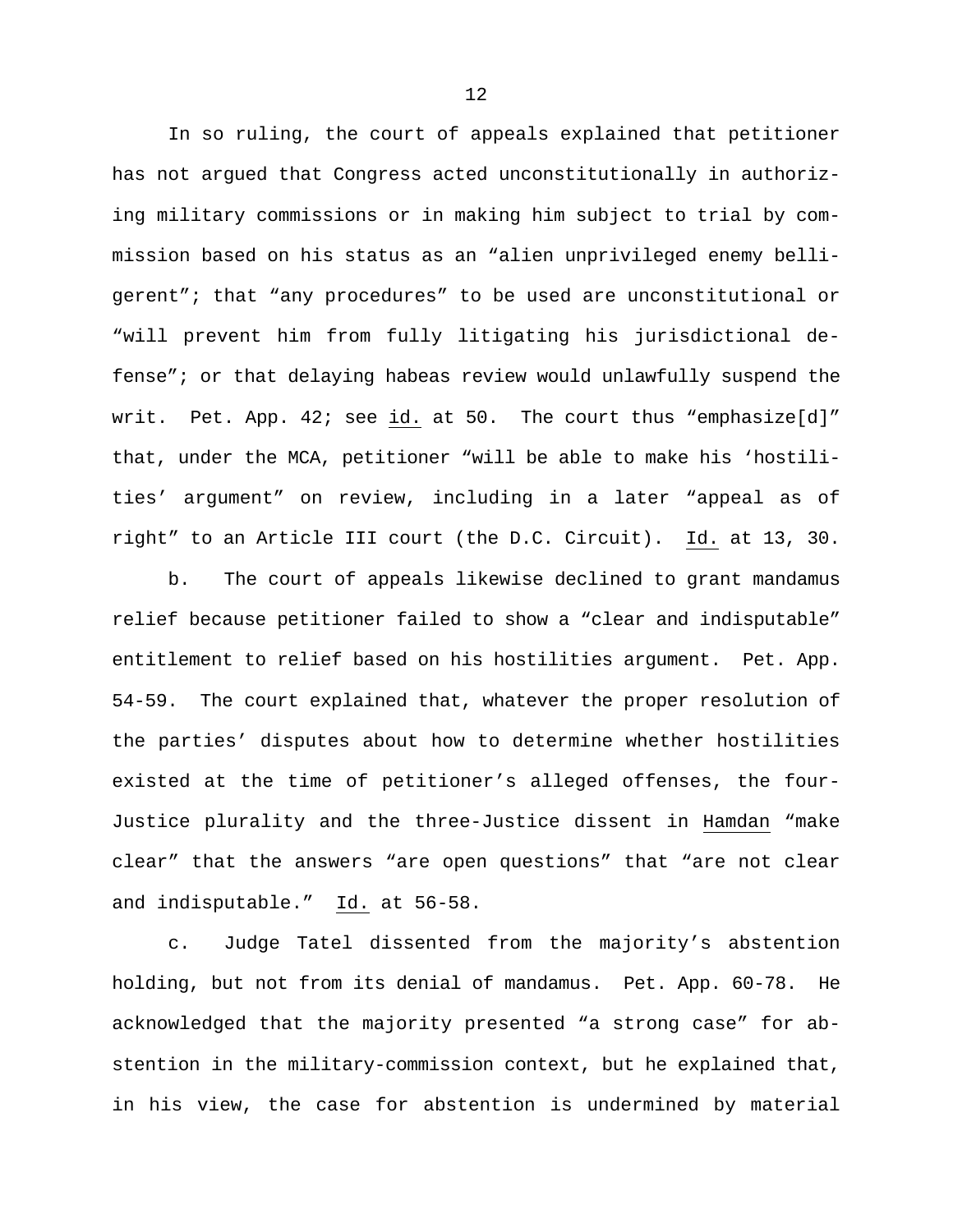differences between the prosecutions of service-members by courtsmartial addressed in Councilman and the prosecutions of "nonservicemember[s] [by] military commissions" here. Id. at 60-63. Judge Tatel further concluded that, even if abstention were generally appropriate, petitioner's allegations of severe mistreatment while in United States custody and the harmful effect he asserts a trial by military commission would cause -- if credited by the district court in the habeas proceeding after fact-finding proceedings -- present extraordinary circumstances making abstention unwarranted. Id. at 63-78.

### ARGUMENT

Petitioner contends that abstention doctrines should not apply to his challenge to the military commission's jurisdiction over the offenses for which he is charged (Pet. 21-29), and that in any event extraordinary circumstances make abstention unwarranted here (Pet. 29-33). Petitioner further contends (Pet. 33-37) that the court of appeals erroneously applied the clear-and-indisputableright-to-relief standard when denying his mandamus petition. The court of appeals correctly held that abstention was appropriate while petitioner's military-commission prosecution remains ongoing and that petitioner failed to show a "clear and indisputable" right to mandamus relief. That decision does not conflict with any decision of this Court or of any other court of appeals. No further review is warranted.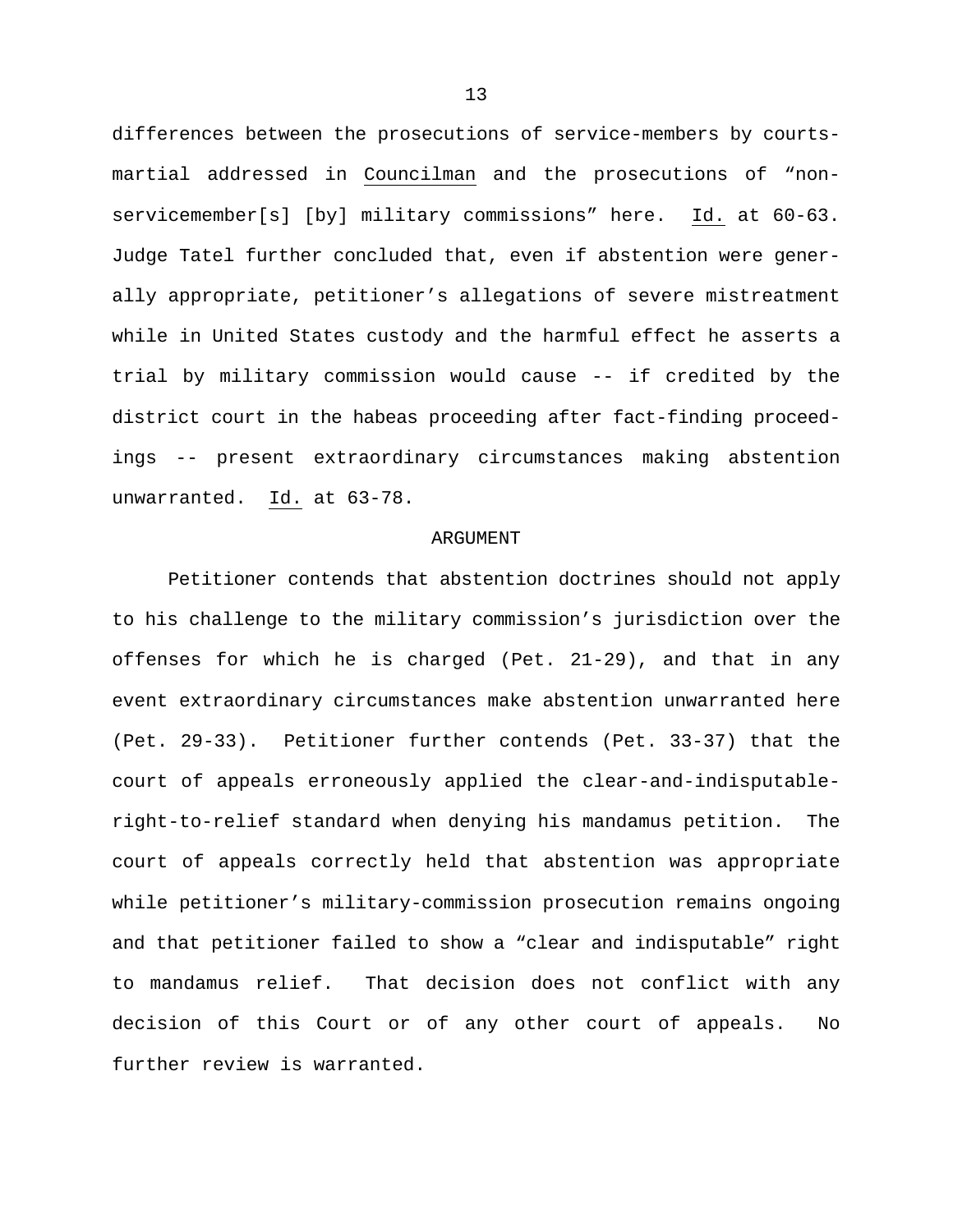1. a. The abstention principles reflected in Schlesinger v. Councilman, 420 U.S. 738 (1975), apply where, as here, a defendant collaterally challenges the jurisdiction of a military commission over the particular offenses for which he is charged, the defendant can fully and fairly raise that defense before the commission, and the statute authorizing the commission adequately provides for a right to judicial review. The court of appeals correctly applied those principles to affirm the district court's abstention decision. Pet. App. 15-18, 21-23.

This Court has long recognized that courts of equity "should not act to restrain a criminal prosecution[] when the moving party has an adequate remedy at law and will not suffer irreparable injury if denied equitable relief." Younger v. Harris, 401 U.S. 37, 43-44 (1971). The "underlying reason" for that general abstention principle is to "avoid a duplication of legal proceedings and legal sanctions where a single suit would be adequate to protect the rights asserted." Id. at 44. In the context of a request to enjoin an ongoing state prosecution, the Court in Younger explained that that basic rationale is "reinforced" by considerations of "'comity'" reflecting a "proper respect for state functions" in our federal system. Ibid.

Those abstention principles, however, extend beyond state prosecutions. In Councilman, the Court applied the same "maxim of equitable jurisdiction" against enjoining ongoing prosecutions, 420 U.S. at 755, to hold that, while court-martial proceedings are on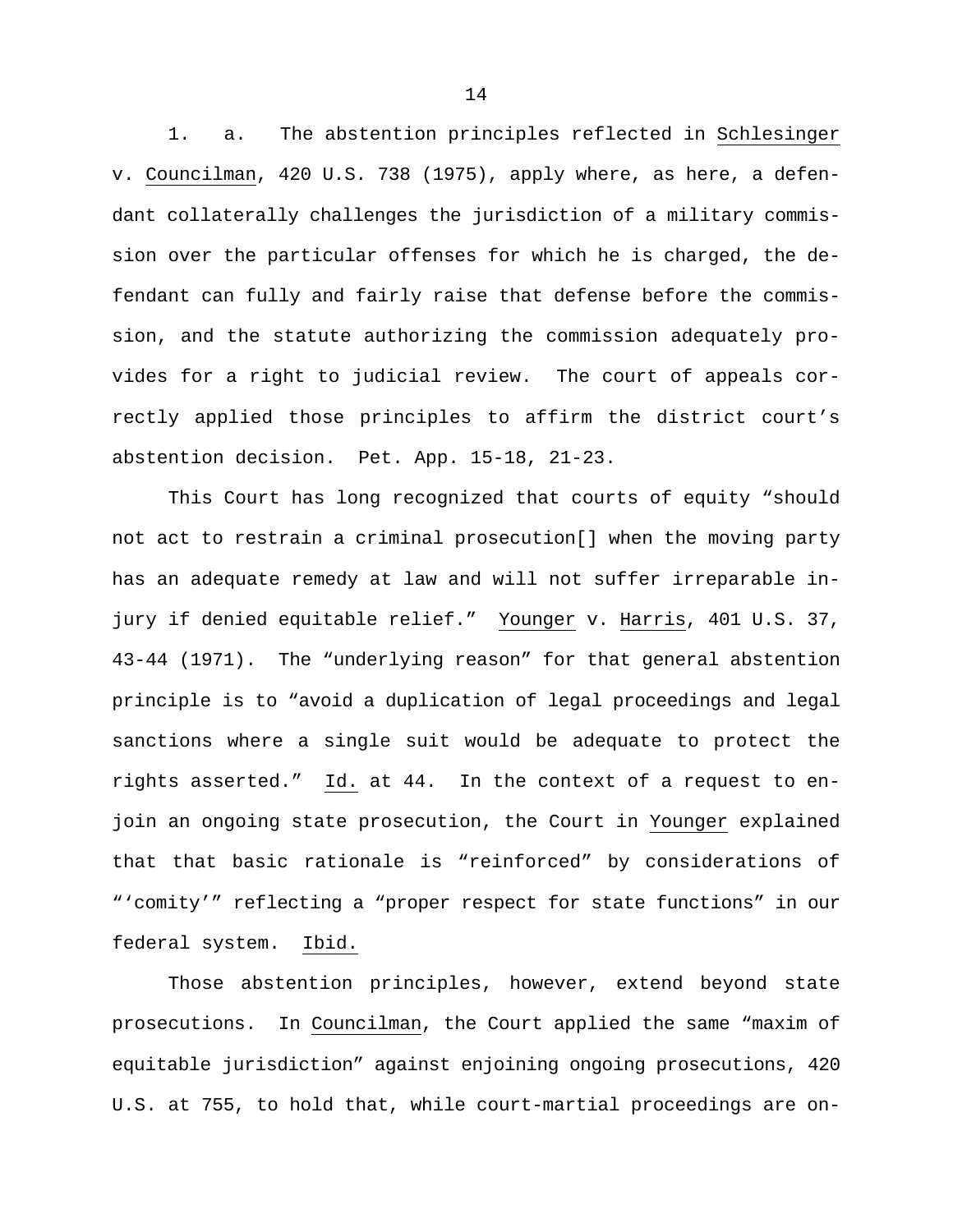going, federal courts must abstain from adjudicating a collateral challenge to a court-martial's jurisdiction to try a service-member for particular offenses, even though the accused argued that the specific offenses were not "service connected" and were therefore beyond the court-martial's jurisdiction, id. at 741-742, 749, 754. See id. at 753-763.

Councilman recognized that the federalism-based comity concerns in Younger were "not implicated" in the court-martial context, but it reasoned that "equally compelling" factors were present. 420 U.S. at 757. "Congress," this Court explained, had "created an integrated system of military courts and review procedures," including a court of military appeals composed of civilian judges, which reflected Congress's "recogni[tion]" of the special needs relevant to military discipline and its "balanc[ing]" of those needs against the need to "ensur[e] fairness to servicemen." Id. at 757-758. "[T]he view that the military court system generally is adequate to and responsibly will perform its assigned task," the Court reasoned, is "implicit in the congressional scheme." Id. at 758. Councilman thus concluded that "this congressional judgment must be respected" by the Judiciary, which must "refrain from intervention" in ongoing court-martial proceedings. Ibid.

The court of appeals here determined that the same principles apply to prosecutions by military commission under the MCA. As in Councilman, the court of appeals reasoned, abstention is warranted by "'equally compelling' factors" that exist where, as here, a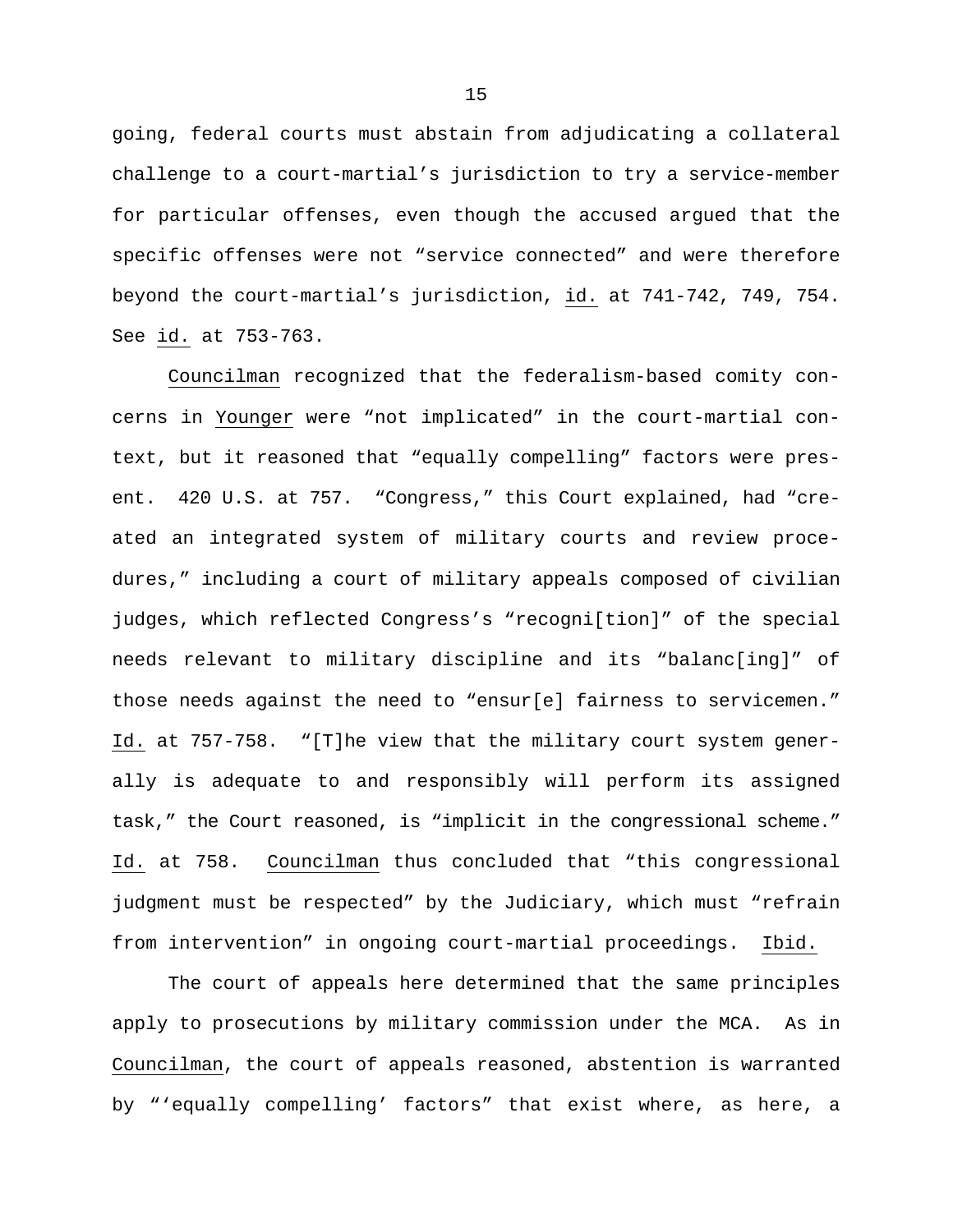court is "assured of both the adequacy of the alternative system in protecting the rights of defendants" and "the importance of the interests served by allowing that system to proceed uninterrupted." Pet. App. 21 (quoting Councilman, 420 U.S. at 757).

The court of appeals correctly concluded that the MCA provides both adjudicatory procedures that are sufficient to protect the rights of those tried by military commission, Pet. App. 25-26, and an appropriate system of appellate review, id. at 23-25. Significantly, petitioner has not argued that "any evidentiary or procedural defects will prevent the military commission and various appellate bodies from fully adjudicating his [hostilities-based] defense." Id. at 26. Indeed, the MCA's "review structure" is even "more insulated from military influence" than the court-martial process in Councilman because the MCA provides an appeal as of right to a court (the D.C. Circuit) whose judges enjoy Article III protections. Id. at 25; see id. at 13.

Furthermore, the MCA and the inter-Branch dialogue leading to its enactment reflect the important interests served by allowing the MCA's congressionally specified adjudicatory system to proceed uninterrupted. "[T]he view that the [MCA's adjudicatory] system generally is adequate to and responsibly will perform its assigned task" is itself "implicit in the congressional scheme." See Councilman, 420 U.S. at 758. That conclusion is reinforced, as the court of appeals explained, by the historical context here. The MCA was enacted as a direct response to Hamdan v. Rumsfeld, 548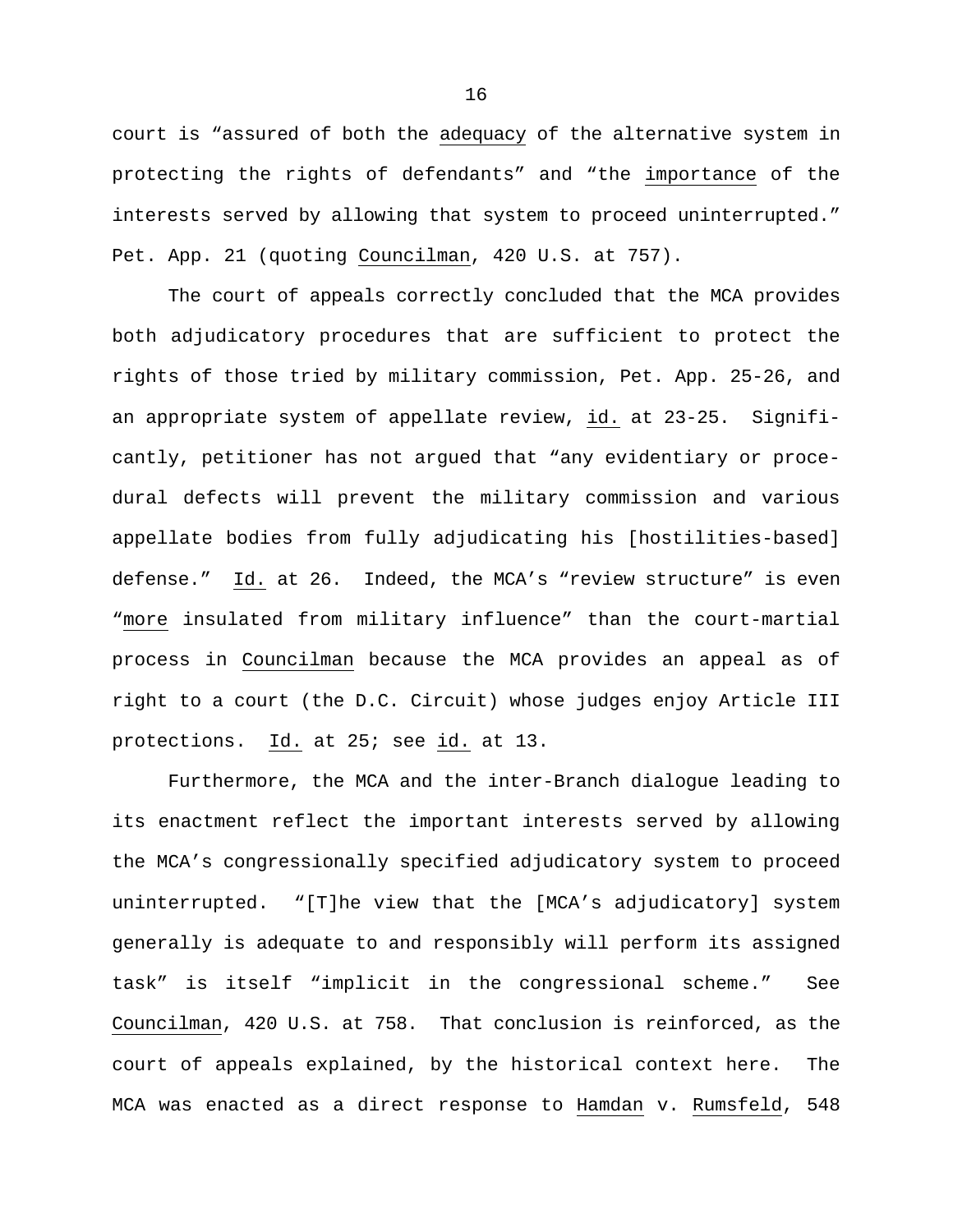U.S. 557 (2006), which deemed abstention unwarranted in the context of an earlier military-commission process created under Executive Branch directions that exceeded then-existing statutory authority, id. at 587, 590-595, 613, 620-635. See Pet. App. 18-20. Later, "Congress -- with the approval of two Presidents -- exercised its legitimate prerogatives when it decided, in response to Hamdan, that the ordinary federal court process was not suitable for trying certain enemy belligerents," id. at 28, choosing instead to establish by statute a military-commission process that included "enhanced procedural protections and rigorous review mechanisms," id. at 20. In doing so, Congress authorized review as of right by an Article III court, 10 U.S.C. 950g(a), but specifically postponed such review until all other appeals under the MCA have been completed, 10 U.S.C. 950g(b), thus confirming what was implicit in Councilman: Article III courts should await the completion of military-commission proceedings before intervening. Pet. App. 29- 31. Just as in Councilman, that "congressional judgment must be respected" by Article III courts, which should "refrain from intervention" in the ongoing proceedings. Councilman, 420 U.S. at 758.

b. Petitioner does not dispute that the MCA reflects the political Branches' considered judgment, enacted in law, that Article III courts should defer review until after militarycommission proceedings have completed. Nor does petitioner dispute the importance of deferring to that judgment in this nationalsecurity context. Petitioner instead raises a series of discrete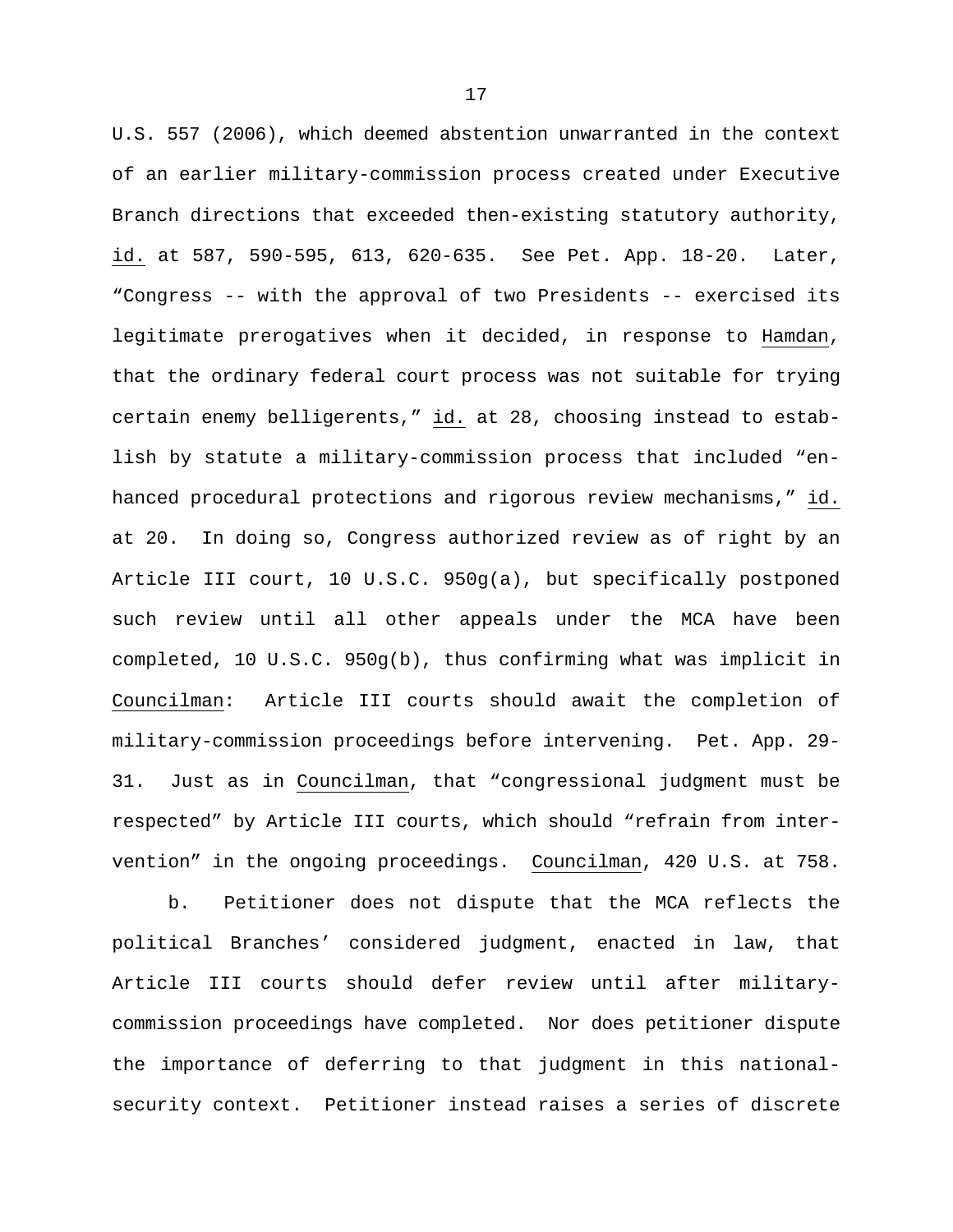arguments against abstention in military-commission contexts, none of which have merit or warrant further review.

Petitioner contends (Pet. 24-25) that abstention is unwarranted because this Court addressed collateral challenges to military commissions in Ex parte Quirin, 317 U.S. 1 (1942), and Hamdan. But both decisions involved materially different legal regimes under which the accused had no right to appeal to judges insulated from military influence. See Hamdan, 548 U.S. at 587 (militarycommission process created by Executive Branch was not a process that "Congress has established" and authorized review only by panel of "military officers designated by the Secretary [of Defense]"); Quirin, 317 U.S. at 23 (addressing lawfulness of military commission convened by Executive Order that "denied access to the courts" without discussing abstention).<sup>2</sup> Hamdan not only had no occasion

Ĩ.

<span id="page-19-0"></span> $2$  The absence of any right to appeal for the Nazi-saboteur defendants in Quirin was particularly significant given the extraordinarily rapid pace of the proceedings and implementation of their resulting sentence. The Quirin defendants were captured in June 1942; their trial by military commission commenced on July 8; and, by July 27, "the case had been closed except for arguments of counsel." Quirin, 317 U.S. 21-23. Thereafter, the defendants petitioned for habeas relief, id. at 23; and, on July 28, the district court denied relief. Ex parte Quirin, 47 F. Supp. 431 (D.D.C. 1942). This Court, on July 29, heard oral argument during a special session and, on Friday, July 31, issued a per curiam opinion affirming the district court. 317 U.S. at 5-6, 18-20 & note. The following Monday, August 3, the military commission The following Monday, August 3, the military commission found the defendants guilty and sentenced them to death. Morris D. Davis, The Influence of Ex parte Quirin and Courts-Martial on Military Commissions, 103 Nw. U. L. Rev. Colloquy 121, 124 (2008). The President subsequently approved the sentences for six defendants, who were executed on August 8, 1942, just one month after the proceedings began. See ibid. Given that extraordinarily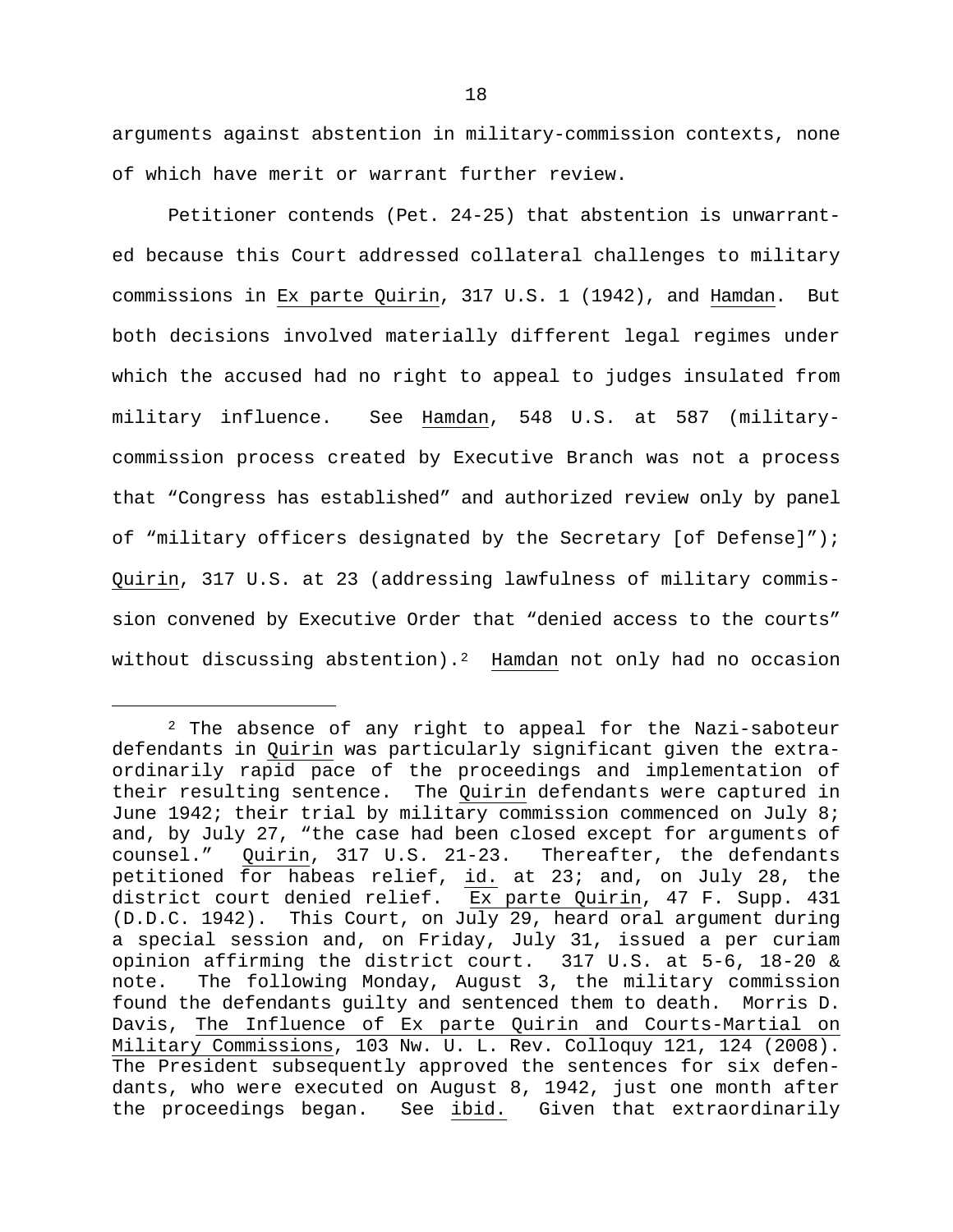to consider whether a statutory grant of a right of "limited" judicial review might warrant abstention, 548 U.S. at 588 n.19, but the Court itself also emphasized that its decision did not "foreclose the possibility that abstention may be appropriate in some cases seeking review of ongoing military commission proceedings," id. at 590. Hamdan instead simply deemed abstention unwarranted where the government had not identified an "'important countervailing interest'" to justify it, id. at 589 (citation omitted), and distinguished Councilman as a case in which abstention was "justified by [the Court's] expectation that the military court system established by Congress -- with its substantial procedural protections and provision for appellate review by independent civilian judges" -- would be able to vindicate the accused servicemember's rights, id. at 586. Congress, in response to Hamdan, has now established such a military-commission system under the MCA that provides a right to review by an Article III court for alien unprivileged enemy belligerents like petitioner. As explained above, that post-Hamdan process justifies abstention.

Invoking United States ex rel. Toth v. Quarles, 350 U.S. 11 (1955), and the plurality opinion in Reid v. Covert, 354 U.S. 1 (1957), petitioner appears to argue (Pet. 23, 27) that this Court

ī

expedited schedule and in the absence of any post-judgment right to appeal, it would have been impractical to defer habeas review until all proceedings had ended. By contrast, petitioner has a statutory right to several layers of review, including an appeal as of right to the D.C. Circuit, before a capital sentence may be carried out.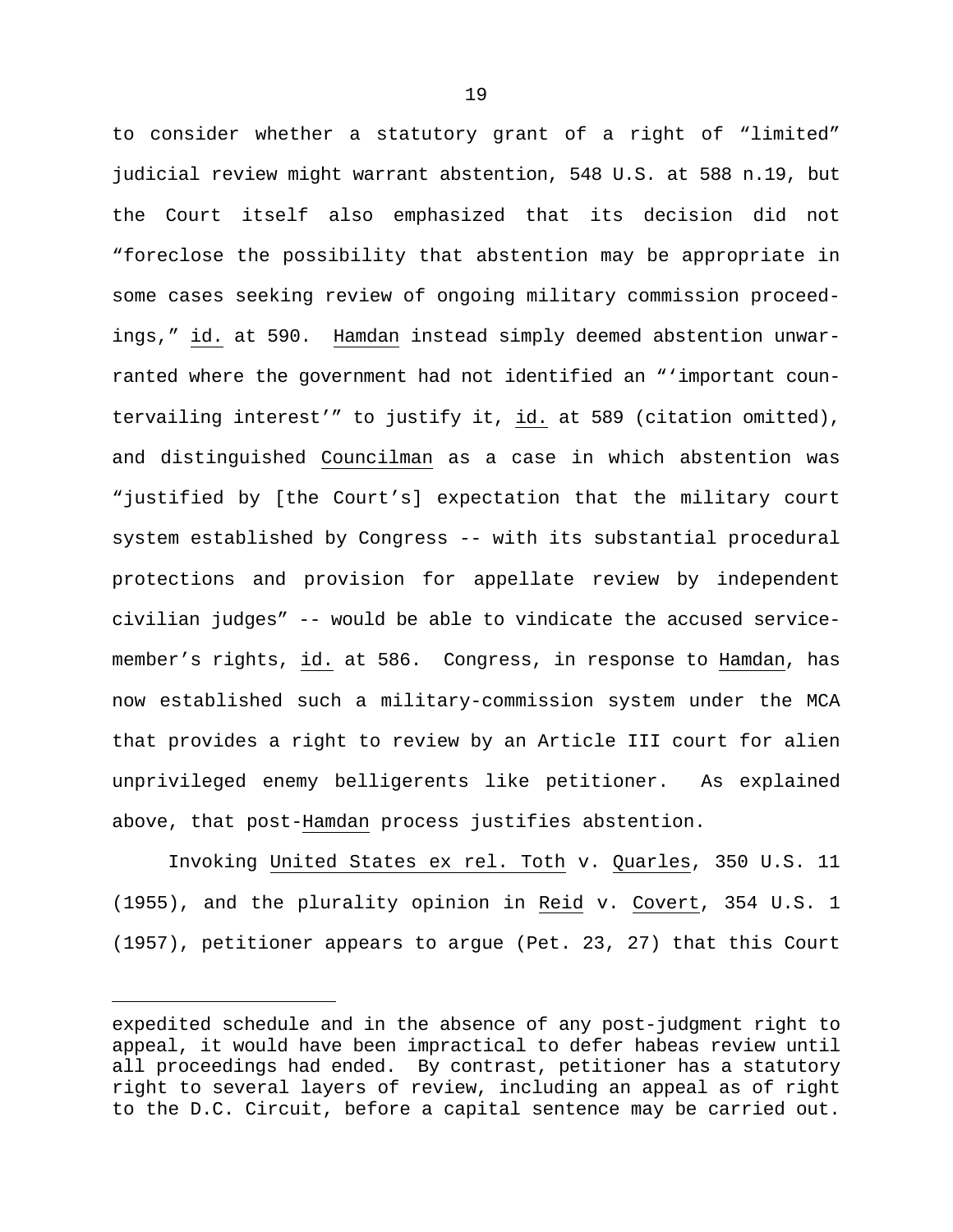has intervened in similar pending military prosecutions. But both Quarles and Reid involved legal challenges by United States citizen defendants that "'turn[ed] on the[ir] status" as civilians not subject to military prosecution, i.e., they argued that the "military tribunal [lacked] personal jurisdiction over [them]." Hamdan, 548 U.S. at 585 n.16 (quoting Councilman, 420 U.S. at 759) (emphasis added). A defendant's assertion of such a "right not to be tried" at all by a tribunal is effectively unreviewable if delayed until after the trial has ended. See Midland Asphalt Corp. v. United States, 489 U.S. 794, 800-801 (1989). But that concept is inapposite here because petitioner has not "challenge[d] his status as an alien unprivileged enemy belligerent who is subject to detention and to trial by military commission." Pet. App. 50. Indeed, Councilman itself explained that Quarles and Reid "are not applicable" in cases like this, where a defendant "is subject to military authority" and merely contests military jurisdiction over "the offenses with which he is charged." 420 U.S. at 759-760. Such challenges to a military authority's "power to impose any punishment" are appropriately considered after the completion of the proceedings that will decide whether to impose such punishment. Id. at 760.

Petitioner similarly argues (Pet. 26) that "abstention doctrines do not apply when a tribunal is proceeding 'ultra vires and thus lacks jurisdiction'" (quoting Hamdan, 548 U.S. at 589 n.20). But petitioner omits the end of the pertinent quotation from Hamdan, which shows that Hamdan simply acknowledged that abstention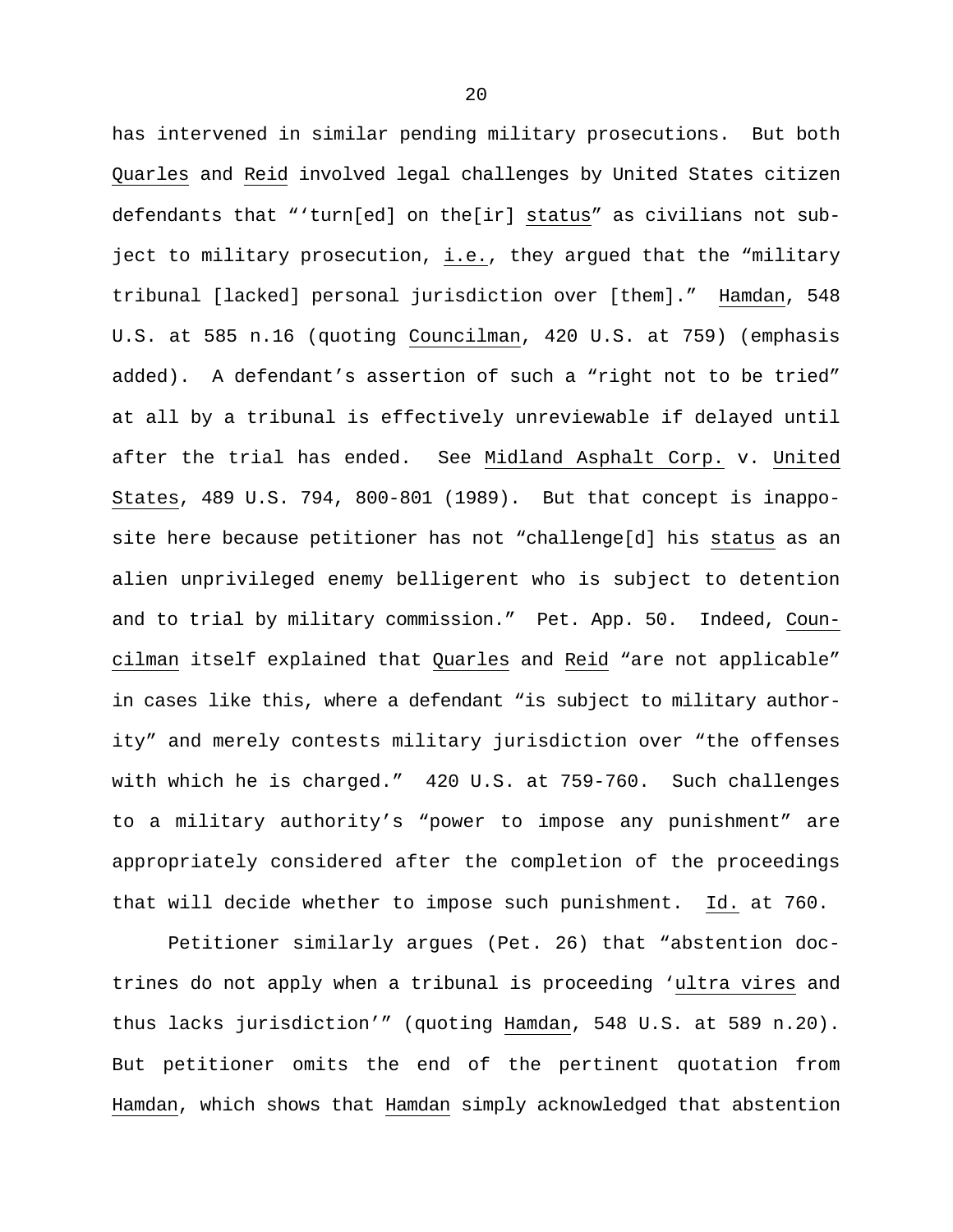can be unwarranted when a defendant shows that the tribunal "lacks jurisdiction over him." 548 U.S. at 589 n.20 (emphasis added). Indeed, Hamdan's discussion of an "ultra vires" military commission refers to "a military tribunal [that] lacks personal jurisdiction over [the accused]" and therefore "fall[s] within the exception [from abstention]" reflected in Quarles and Reid that "Councilman recognized." Ibid. Because petitioner simply challenges the particular charges against him without arguing that the military commission "lacks jurisdiction over him" (ibid.), see Pet. App. 50, that exception is inapposite here. $3$ 

In an apparent attempt to distinguish Councilman, petitioner asserts (Pet. 25-26) that "none of the traditional bases for

Ĩ.

<span id="page-22-0"></span><sup>3</sup> Petitioner's reliance (Pet. 28) on Boumediene v. Bush, 553 U.S. 723 (2008), is unavailing for similar reasons. Boumediene addressed the territorial reach of the constitutional privilege of habeas corpus, id. at 739-771, and what characteristics a congressionally mandated substitute remedy must have so as not to constitute an unconstitutional suspension of the writ, id. at 771-792. The Court did so in the context of habeas petitioners who sought review of determinations of their "status" as enemy combatants who could lawfully be detained for the duration of a conflict. Id. at 732-733. Those issues are not pertinent to the abstention question here.

Boumediene did note that abstention was not an appropriate option in that case, because enemy-combatant determinations concern the "'status'" of detainees that justifies their detention (triggering the exception to abstention recognized in Councilman) and because delaying habeas review would accordingly amount to a "de facto suspension" of the writ. 553 U.S. at 771 (citation omitted). But as previously discussed, petitioner has not disputed his "status" as an alien unprivileged enemy belligerent "who is subject to detention and to trial by military commission," Pet. App. 50, and petitioner has not argued that "delaying habeas review in his case amounts to an unlawful suspension of the writ," id. at 42.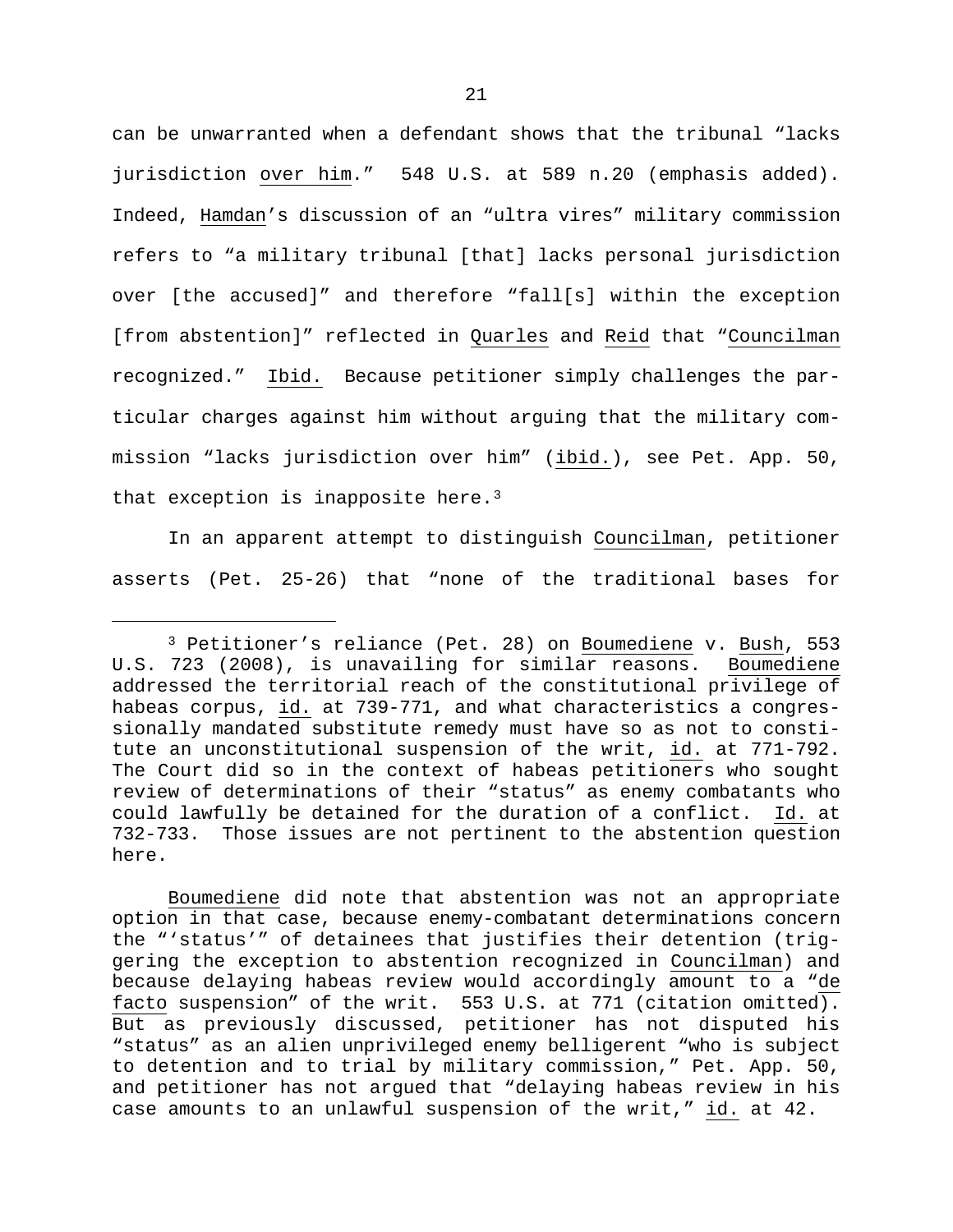comity" exist, emphasizing that Councilman involved the prosecution of a "service-member" and the need to allow military disciplinary proceedings to continue interrupted. But petitioner cites nothing to support his narrow view of relevant "comity" considerations. Principles of "comity" are implicated not only by relations between separate sovereigns but also "among the respective branches of the Federal Government." First Nat'l City Bank v. Banco Nacional de Cuba, 406 U.S. 759, 762 (1972) (plurality opinion of Rehnquist, J.). "Councilman itself was an outgrowth of Younger abstention, which dealt with ongoing criminal proceedings in state courts and had nothing to do with military discipline," Pet. App. 33; see id. at 40-41 (citing cases), thus illustrating that abstention accommodates not only federalism-based comity concerns but also "considerations inherent in the separation of powers and the limitations envisioned by Article III," Zivotofsky ex rel. Zivotofsky v. Clinton, 566 U.S. 189, 206 (2012). Indeed, petitioner does not identify any specific error in the D.C. Circuit's conclusion that abstention is supported by "inter-branch comity" concerns and the need to give appropriate respect to "the prerogatives of coordinate branches of government," Pet. App. 34, whose determination about "the timing of Article III review" was "based on those branches' assessment of national security needs," id. at 31.

Petitioner contends (Pet. 28) that the D.C. Circuit erred by focusing on the statutory process rather than "the on-the-ground performance of the system that Congress and the Executive have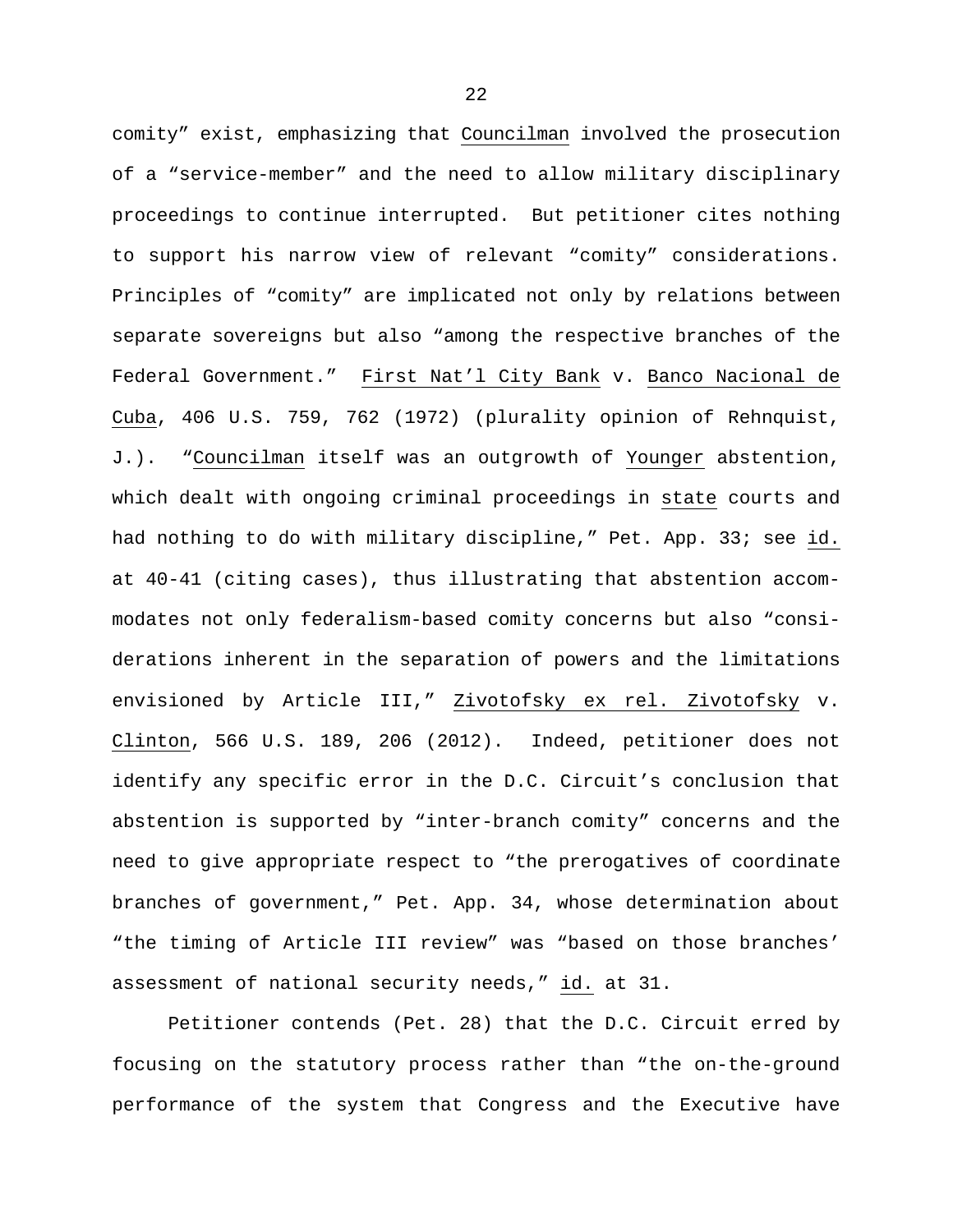established." Pet. App. 27. But Councilman teaches that "it must be assumed" that such a statutory system can vindicate the accused's rights, because "implicit in the congressional scheme" is the view that its adjudicatory system is adequate to that task and "this congressional judgment must be respected." 420 U.S. at 758 (emphasis added). As the D.C. Circuit explained, such a judgment must be respected at least where, as here, the accused fails to identify any particular shortcomings that would "render the congressional scheme unlawful" or prevent him "from fully defending himself." Pet. App. 27.

Petitioner ultimately argues (Pet. 29) that "no speedy trial requirements" govern his trial by military commission and that the delays in his trial are "inimical to habeas corpus." Both contentions are incorrect. The Rules for Military Commissions impose timing requirements -- with exceptions providing reasonable flexibility -- generally analogous to the framework in the Speedy Trial Act of 1974, 18 U.S.C. 3161 et seq. See R. Mil. Comm'ns  $707(a)(2)$ ,  $(b)(4)$ , and  $(c)$ , 911 (requiring the assembly of a military commission, which is analogous to the empaneling of a jury for trial, within 120 days of the service of the charges, subject to listed exceptions). In any event, as the court of appeals explained, no delays in the military commission's proceedings here have been unreasonable or excessive: It was petitioner who moved to abate proceedings during the government's interlocutory appeals, Pet. App. 8, 53; did not oppose a nearly year-long stay of those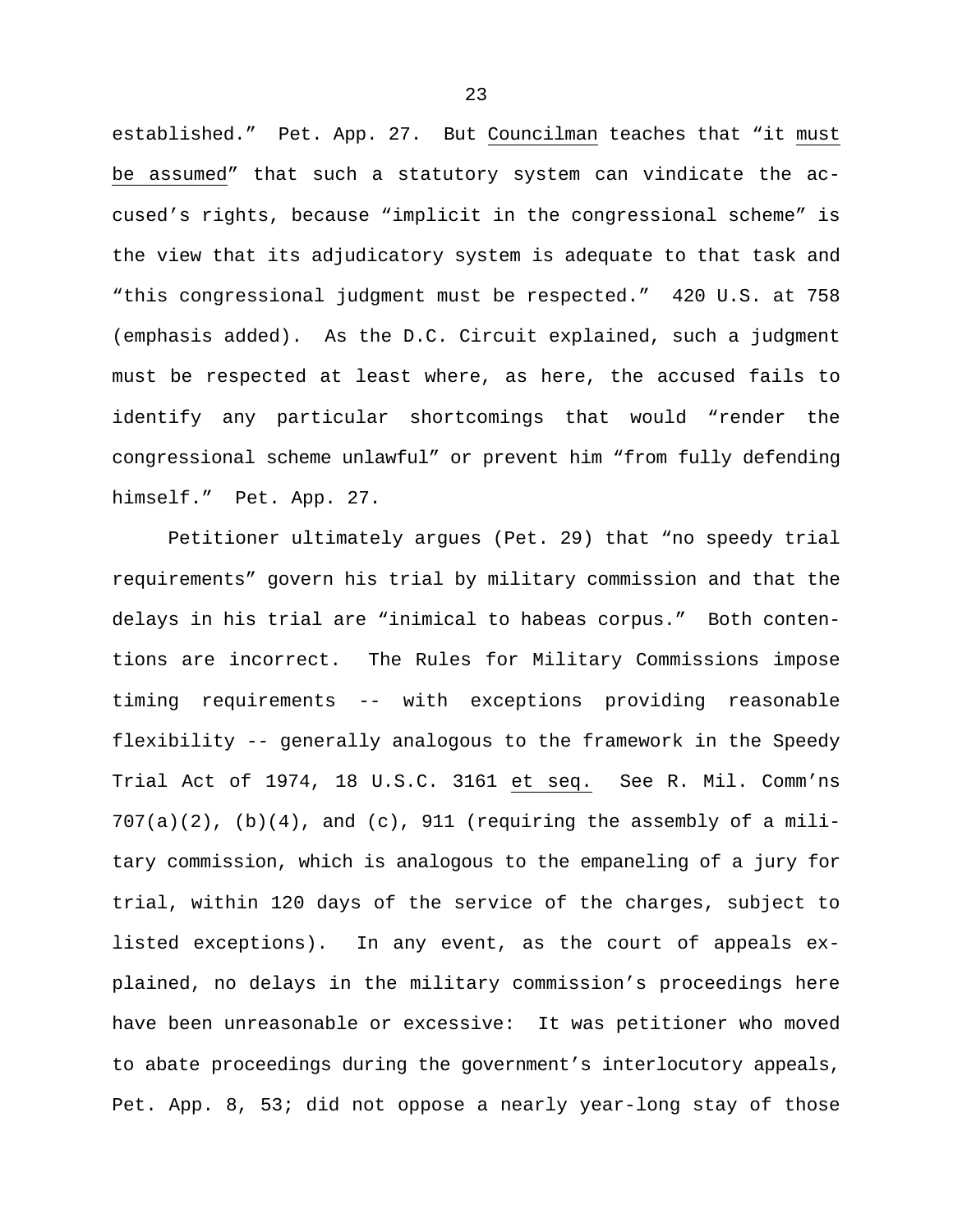appeals; and then opposed the government's motion to lift that stay, id. at 9. See id. at 52-53. Shortly before the court of appeals issued its decision, petitioner again moved to abate the military-commission proceedings pending resolution of an appeal in an entirely different military case. See AE 357 (filed Aug. 23, 2016). And although petitioner belatedly asserted at oral argument that the D.C. Circuit's review of his case might not occur until 2024, the court appropriately declined to base its decision on that assertion because petitioner failed to offer any basis for it at oral argument. Pet. App. 53.[4](#page-25-0)

c. Petitioner alternatively argues (Pet. 29-33) that, even if abstention is generally appropriate while military-commission proceedings are ongoing, "extraordinary circumstances" make abstention unwarranted here. That contention is incorrect and does not warrant review.

In articulating the underlying abstention principles relevant here, Younger observed that abstention is sometimes unwarranted if "extraordinary circumstances" exist in which the risk of "irrepara-

Ĩ.

<span id="page-25-0"></span><sup>4</sup> Petitioner subsequently attempted to substantiate his assertion after the court of appeals issued its decision by proffering a timeline in his panel-rehearing petition. The court did not need to consider such belated contentions because matters presented for the first time on rehearing "come[] too late." Bullock v. Mumford, 509 F.2d 384, 389 (D.C. Cir. 1974) (per curiam); see, e.g., United States v. Whitmore, 384 F.3d 836, 836-837 (D.C. Cir. 2004) (per curiam). Cf. United States ex. rel. Davis v. District of Columbia, 793 F.3d 120, 127 (D.C. Cir.) ("Generally, arguments raised for the first time at oral argument are forfeited."), cert. denied, 136 S. Ct. 699 (2015).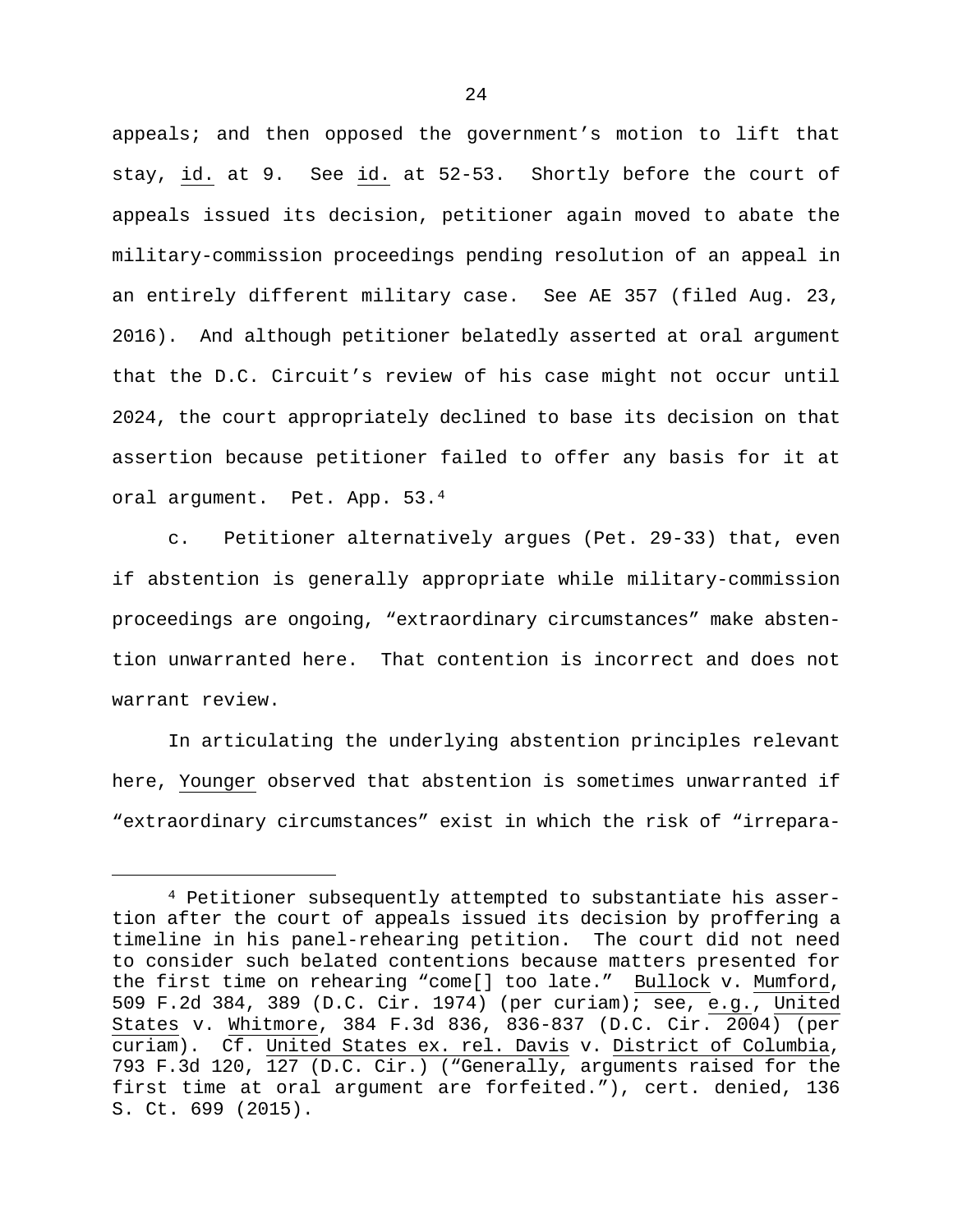ble loss is both great and immediate" and it "plainly appears that [the accused's presentation of his defense in the underlying proceedings] would not afford adequate protection." 401 U.S. at 45 (citation omitted); see id. at 46 ("the threat to the [accused's] federally protected rights must be one that cannot be eliminated by his defense" in the underlying prosecution). Intervention in a tribunal's ongoing proceedings to avoid an irreparable harm is thus appropriate "[o]nly if 'extraordinary circumstances' render the [tribunal] incapable of fairly and fully adjudicating the federal issues before it." Kugler v. Helfant, 421 U.S. 117, 124 (1975). That principle reflects the "policy of equitable restraint" animating abstention, which rests "on the premise that ordinarily a pending [criminal] prosecution provides the accused a fair and sufficient opportunity for vindication" of his rights. Ibid.

The court of appeals thus correctly concluded that petitioner failed to identify "exceptional circumstances" warranting intervention in asserting that a trial by military commission will cause him "irreparable psychological harm" and "divulge his defense," Pet. App. 37-38. See id. at 37-43. First, as the court explained, "'the cost, anxiety, and inconvenience of having to defend'" against a criminal prosecution are not the type of "'irreparable'" injuries sufficient to discourage abstention, even though such harms are "often of serious proportions." Councilman, 420 U.S. at 754-755 (quoting Younger, 401 U.S. at 46); see Pet. App. 38. Second, assuming arguendo that petitioner's asserted harms are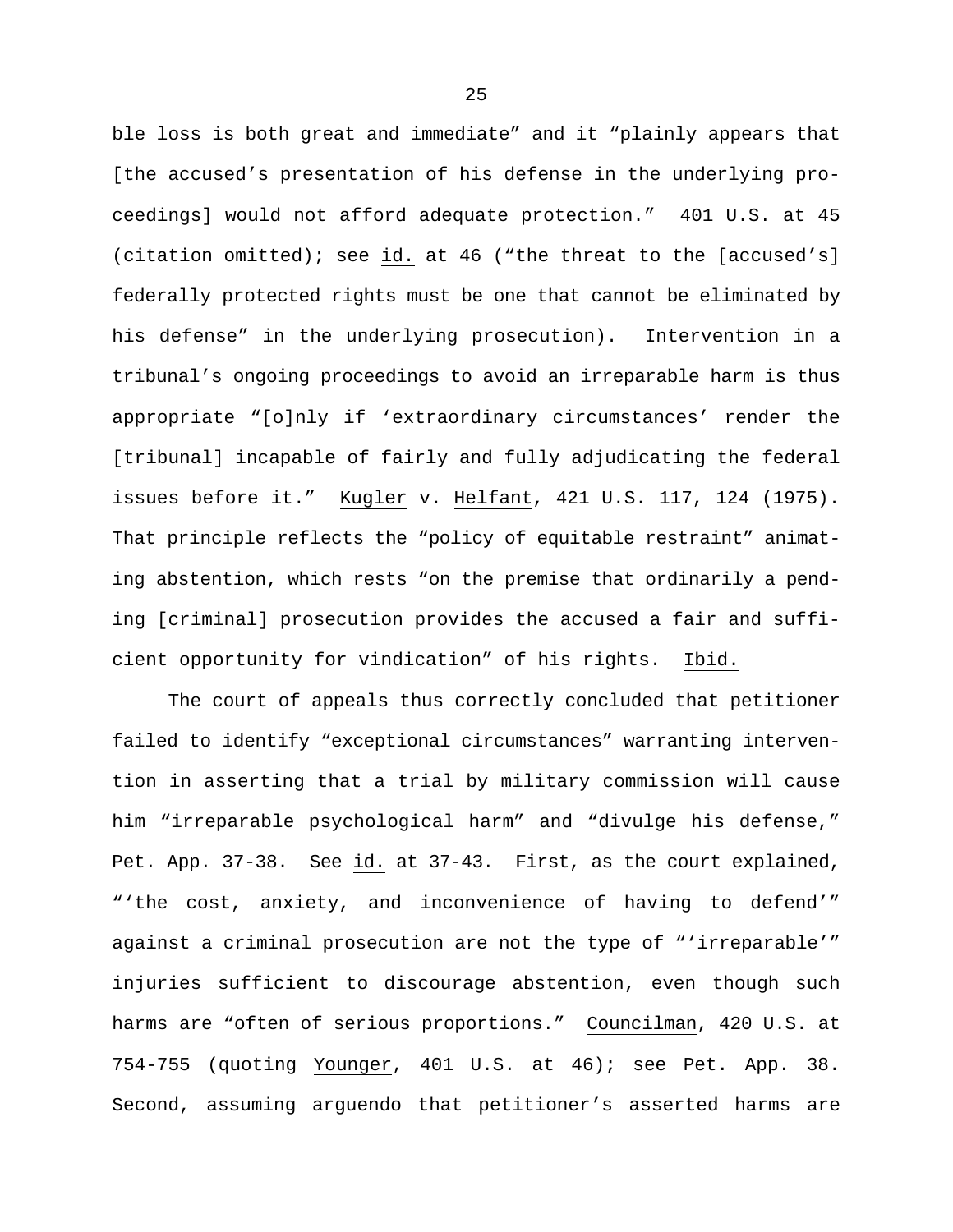"different in both kind and magnitude" from those normally experienced by a criminal defendant, the court of appeals correctly recognized that such harm is insufficient in itself to justify intervention, because petitioner has not shown (or argued) that the military-commission process is "'incapable of fairly and fully adjudicating the federal issues before it.'" Pet. App. 39 (quoting Kugler, 421 U.S. at 124).

Petitioner does not directly respond to the court of appeals' analysis. Petitioner instead focuses (Pet. 30-32) on his unadjudicated assertion that a capital trial by military commission would cause him significant psychological harm because, he contends, he is in a fragile mental state caused by his allegedly severe mistreatment while in United States custody. The government has not "conceded" (Pet. 32) petitioner's assertion that he would suffer such harm, and petitioner's contentions regarding mistreatment are the subject of ongoing military-commission proceedings.[5](#page-27-0) But

Ĩ.

<span id="page-27-0"></span><sup>5</sup> In the military-commission proceedings, the government has acknowledged that Central Intelligence Agency personnel subjected petitioner to Enhanced Interrogation Techniques (EITs) before he was delivered into the custody of the Department of Defense. 10/19/16 Gov't Response 2 (AE 354E). The military judge has granted petitioner extensive discovery from the government regarding his "conditions of confinement and detention" from 2002 and 2006 based on its understanding that petitioner was subjected to EITs before 2006 and its conclusion that discovery could support, inter alia, a "motion for appropriate relief" based on "outrageous government conduct." 6/24/14 Order 7-8 (AE 120AA); see id. at 8-10 (ordering disclosure of ten broad categories of discovery information). As of September 2016, the government had provided to petitioner's counsel more than 265,000 pages of discovery, including the materials relating to his treatment in custody. 9/30/16 Gov't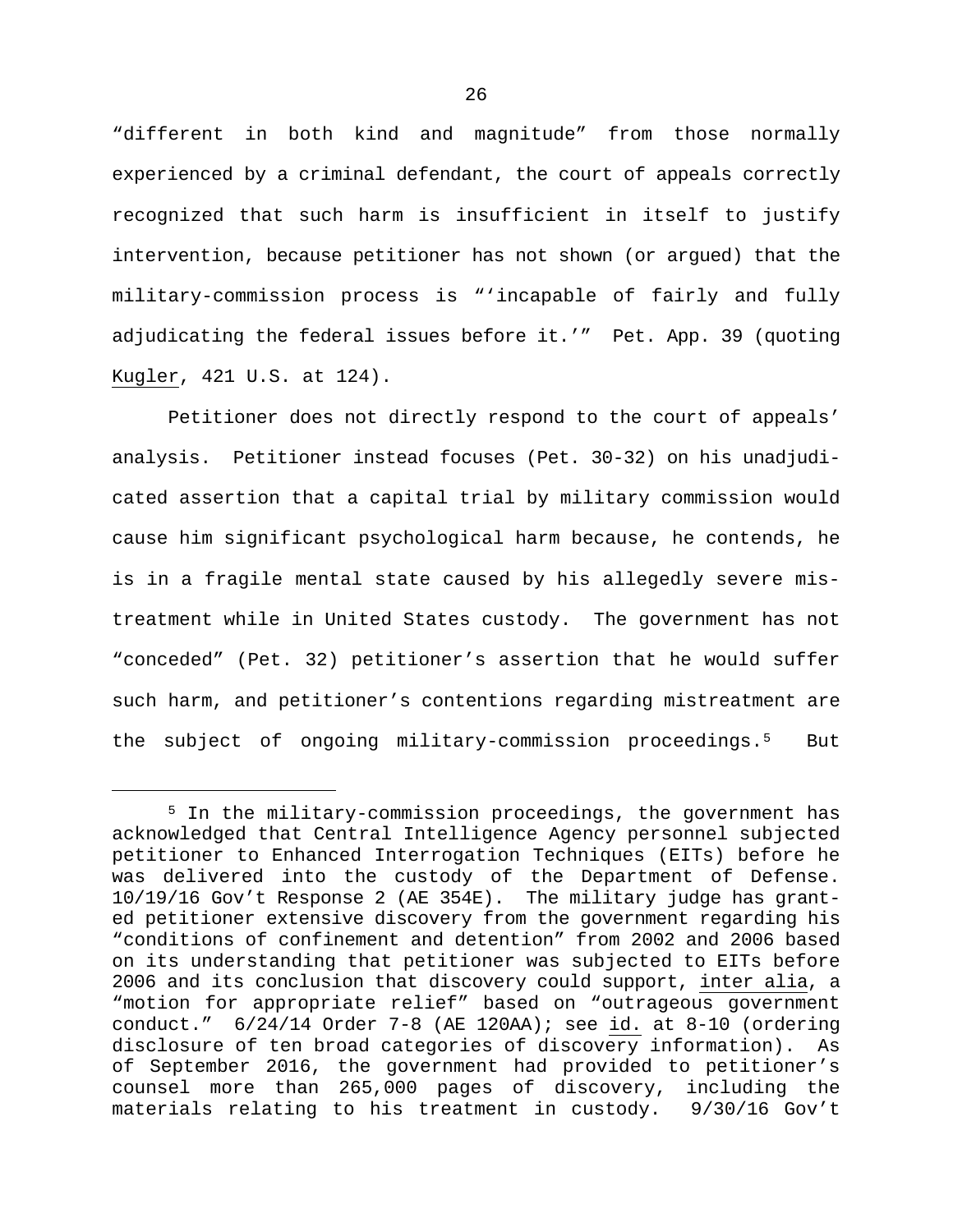petitioner's assertions ultimately do not counsel in favor of interrupting his ongoing prosecution because they do not suggest that the military-commission process cannot fairly and fully adjudicate his claims. Indeed, petitioner has never disputed that he can "fully litigat[e] his jurisdictional defense" before the military commission and on MCA-authorized review, nor has he otherwise challenged "the competence of the military commission itself." Pet. App. 39-40, 42.

Citing Kugler, petitioner argues (Pet. 33) that a habeas court's intervention into his ongoing prosecution is "consistent with" this Court's decisions addressing "prosecutorial bad faith." But Kugler itself explained that "a showing of 'bad faith' or 'harassment' by [the] officials responsible for the prosecution" can justify a court's "equitable intervention" in the prosecution because it can show that the ongoing proceedings are "incapable of fairly and fully adjudicating" the defendant's case. Kugler, 421 U.S. at 124 (emphasis added). That "traditional narrow excep-

Ĩ.

Notice 1-3 (AE 120AAAAAA). The government is also providing petitioner with medical records, and the military judge has ordered that the government allow petitioner to undergo testing requiring the government to transport specialized medical equipment to Guantanamo Bay. See 3/17/17 Ruling 1-2 (AE 358D) (discussing provision of medical-records discovery); 4/9/15 Ruling 4 (AE 277M) (ordering MRI machine for brain-imaging scans). The commission system should be permitted to evaluate those materials and associated arguments about petitioner's treatment in custody and its effect on the military-commission proceedings in the first instance, particularly where, as here, petitioner has not disputed the competence of the military-commission process to consider such issues.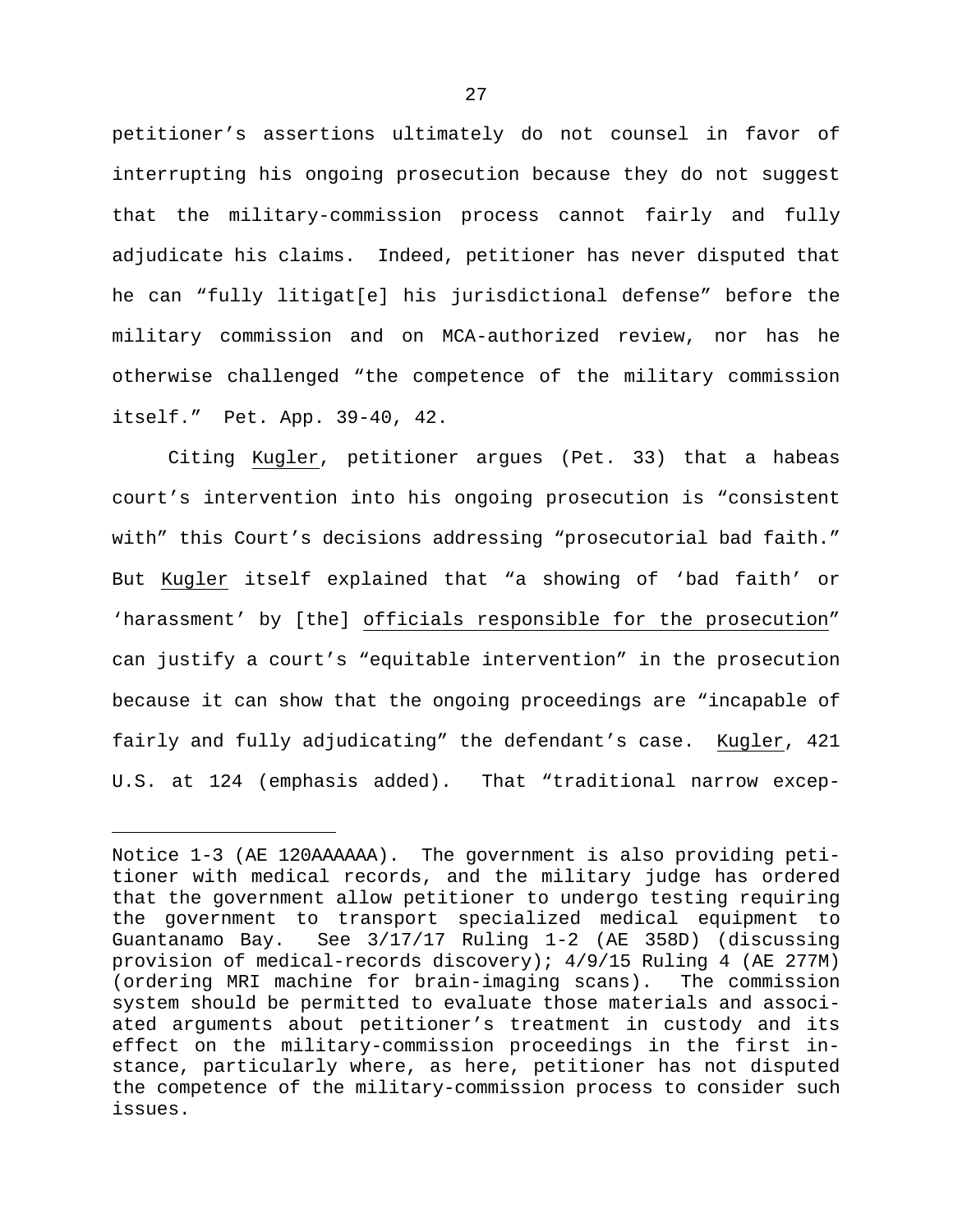tion[]" to abstention, Huffman v. Pursue, Ltd., 420 U.S. 592, 602 (1975), is inapposite and does not support petitioner's proffered exception for psychological harms purportedly resulting from being tried before a military commission, Pet. App. 41.

2. Petitioner contends (Pet. 33-37) that the court of appeals erroneously denied mandamus relief by adopting a "uniquely restrictive" mandamus standard that conflicts with that applied by other courts of appeals. Petitioner is incorrect.

It is settled that a "writ [of mandamus] will issue only in extraordinary circumstances." Kerr v. United States Dist. Court, 426 U.S. 394, 403 (1976). As such, "the party seeking issuance of the writ [must] have no other adequate means to attain the relief he desires" and must, among other things, carry "'the burden of showing that his right to issuance of the writ is "clear and indisputable."'" Ibid. (citation and brackets omitted); accord Cheney v. United States Dist. Court, 542 U.S. 367, 380-381 (2004).

Citing Cheney, petitioner concedes (Pet. 34) that he must show a "clear and indisputable" right to relief, but he contends that courts of appeals have divided about how to apply that test in cases involving "questions of first impression." That contention rests on petitioner's assertion (Pet. 4, 35-36) that the D.C. Circuit has adopted an "impossibl[y] stringen[t]" test under which "any 'open question' of first impression is categorically unreviewable via mandamus."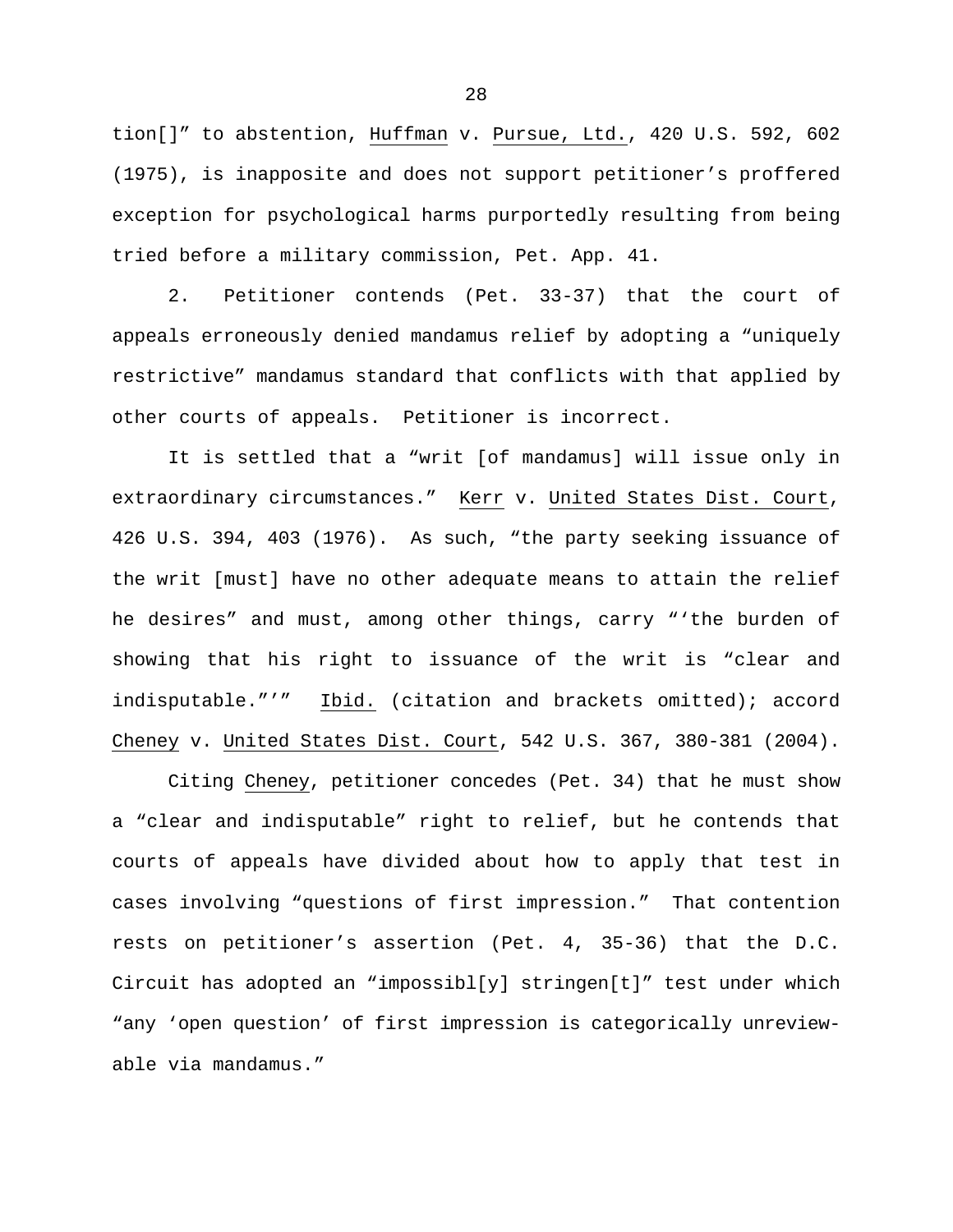That contention is incorrect. The D.C. Circuit holds that a "clear and indisputable" right to mandamus can be established if the petitioner shows "a clear legal error." United States v. Fokker Servs. B.V., 818 F.3d 733, 749 (2016) (citations omitted). The court of appeals has therefore emphasized that it has "never required" as a predicate for relief "a prior opinion addressing the precise factual circumstances or statutory provision at issue." Id. at 749-750; see In re Kellogg Brown & Root, Inc., 756 F.3d 754, 759, 762 (D.C. Cir. 2014) (granting mandamus notwithstanding the "[t]he District Court's novel approach" because the district court committed "clear legal error"), cert. denied, 135 S. Ct. 1163 (2015). Other D.C. Circuit decisions likewise do not reflect the categorical rule petitioner ascribes to them.[6](#page-30-0) Petitioner ultimately cites no contrary decision reflecting his characterization of the D.C. Circuit's mandamus standard.<sup>7</sup>

Ĩ.

<span id="page-30-1"></span><sup>7</sup> Petitioner asserts (Pet. 4-5, 35) that, because of the D.C. Circuit's "impossibl[y] stringen[t]" test, the D.C. Circuit has denied "every mandamus petition to come up from the military commissions precisely because the system's novelty makes every question one of first impression." But since the certiorari

<span id="page-30-0"></span><sup>6</sup> See, e.g., In re Khadr, 823 F.3d 92, 99-100 (D.C. Cir. 2016) (finding no "'clear and indisputable' right to mandamus relief" where mandamus petitioner's arguments had "substantial force" but were counterbalanced by "substantial responses"); Doe v. Exxon Mobil Corp., 473 F.3d 345, 354-355 (D.C. Cir. 2007) (finding no "'clear and indisputable' right" to mandamus where multiple courts of appeals had rejected the mandamus petitioner's underlying argument in "very similar" contexts and petitioner cited no contrary authority involving "like issues and comparable circumstances"), cert. denied, 554 U.S. 909 (2008).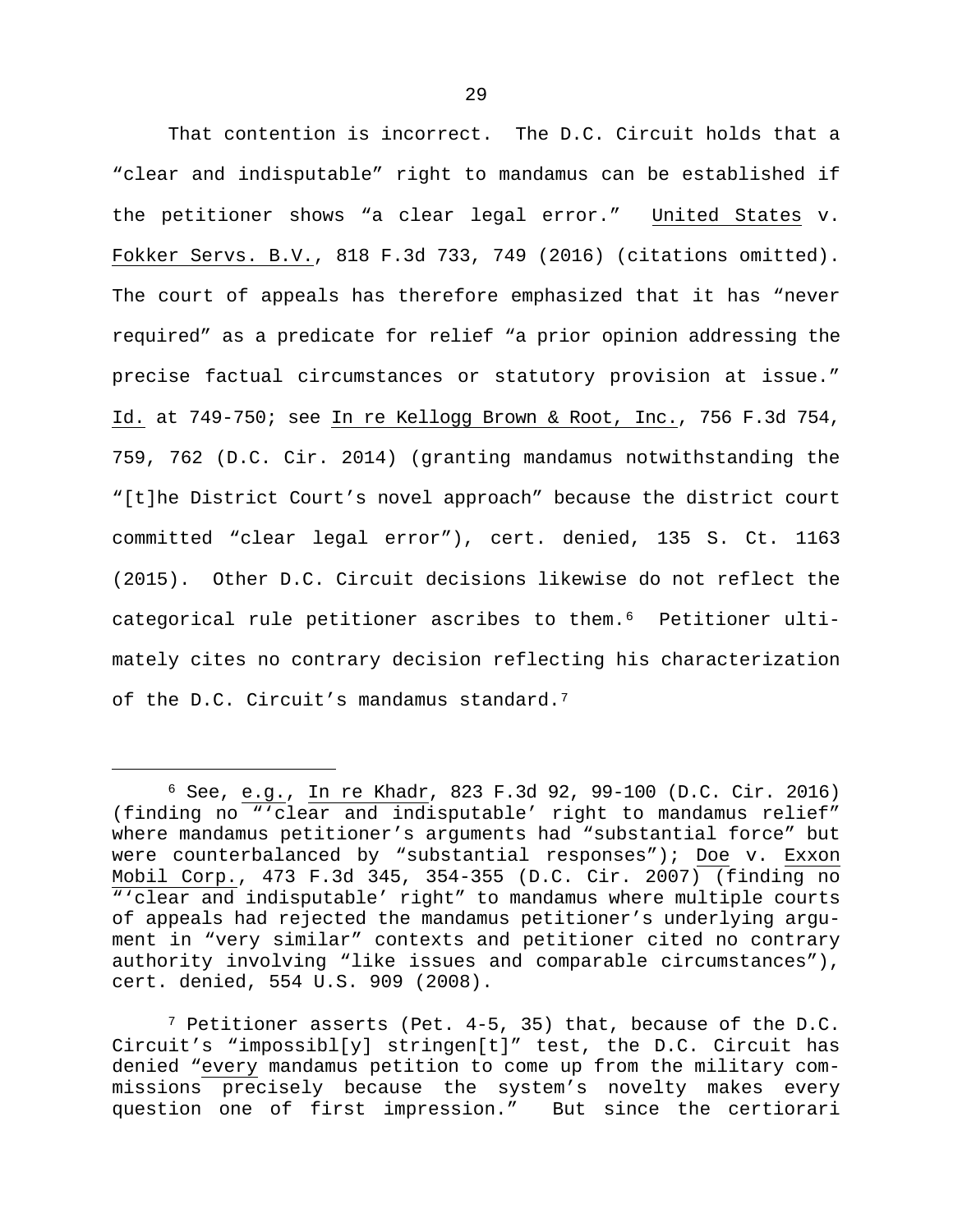Petitioner's mistaken position itself stems from a misreading of the D.C. Circuit's decision in this case. The court here merely determined that petitioner had failed to show a "clear and indisputable" right to relief based on his timing-of-hostilities argument in light of the legal analysis reflected in Hamdan. Pet. App. 57-58. Hamdan's plurality opinion -- which observed that law-ofwar offenses are committed only "during, not before, the relevant conflict" -- stated that the absence of alleged offense conduct after "the attacks of September 11, 2001, and the enactment of the [Authorization for Use of Military Force (AUMF), Pub. L. No. 107- 40, 115 Stat. 224]," "cast doubt on the legality of the charge" against Hamdan. 548 U.S. at 598-600 & n.31 (opinion of Stevens, J.). That observation (in dicta), the D.C. Circuit concluded, might be read as "suggest[ing]" that "the conflict against al Qaeda began only after September 11, 2011, and the enactment of the AUMF." Pet. App. 57.

Ĩ.

petition was filed, the D.C. Circuit granted mandamus relief in the military-commission prosecution of Khalid Shaikh Mohammad - disqualifying a judge on the USCMCR -- based on its determination that Mohammad established a "clear and indisputable entitlement to the writ." In re Mohammad, 866 F.3d 473, 2017 WL 3401335, at \*1-\*2 (2017) (per curiam). That case raised a question of first impression under the USCMCR's rules. And although the government argued that the particular facts in Mohammad did not establish a clear violation of relevant USCMCR rules, the D.C. Circuit's unambiguous view is that a clear legal error satisfies the "clear and indisputable" standard, even in a mandamus case in a novel context.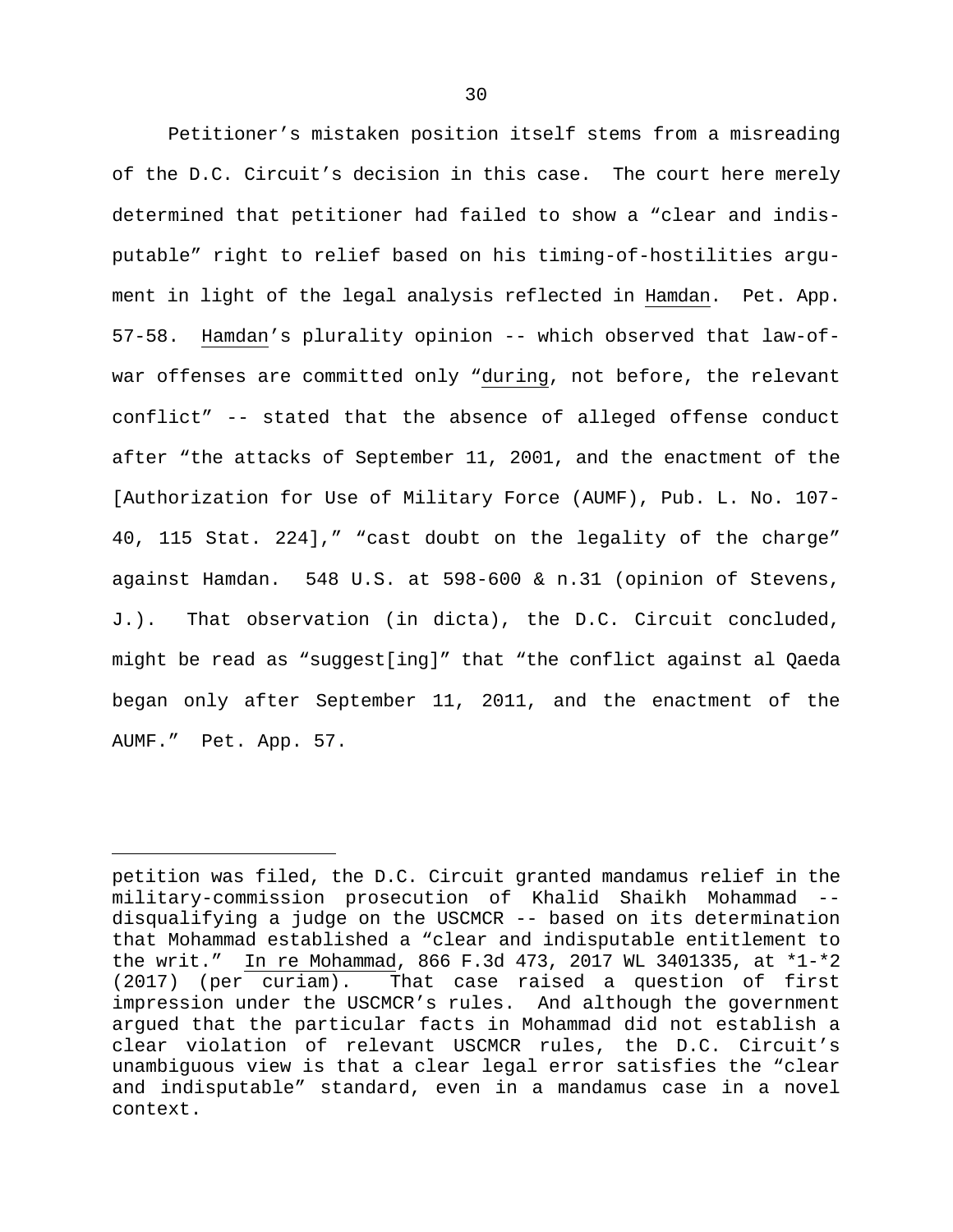But the court of appeals also recognized that Justice Thomas's dissent in Hamdan, which spoke for three Members of the Court, more directly concluded that hostilities with al Qaeda existed since at least 1996. Pet. App. 57. The dissenting Justices in Hamdan concluded that the starting point of a conflict is determined "by the initiation of hostilities," 548 U.S. at 685; that "overwhelming evidence" -- including al Qaeda's 1996 declaration of war against the United States, the 1996 Khobar Towers bombing, the 1998 United States embassy bombings, and the United States' counterattacks beginning in 1998 -- showed that the "present conflict [with al Qaeda] dates at least to 1996," id. at 687-688; that significant deference is owed to "the Executive's judgments in this context"; and that the AUMF (enacted September 18, 2001) merely authorized the use of force and confirmed the President's war powers in the "ongoing conflict" with al Qaeda, id. at 684-685. See Pet. App. 57-58.

In light of that analysis, the D.C. Circuit -- without dissent -- correctly determined that petitioner's argument concerning the beginning of hostilities implicated "open questions" reflecting the absence of a "'clear and indisputable'" right to mandamus relief. Pet. App. 58 (citation omitted). Petitioner simply ignores the court of appeals' Hamdan-focused rationale, and he makes no independent attempt to show a "clear and indisputable" right to mandamus relief under any understanding of that standard. See Pet. 33-37. Petitioner instead contends (Pet. 36) that the court denied